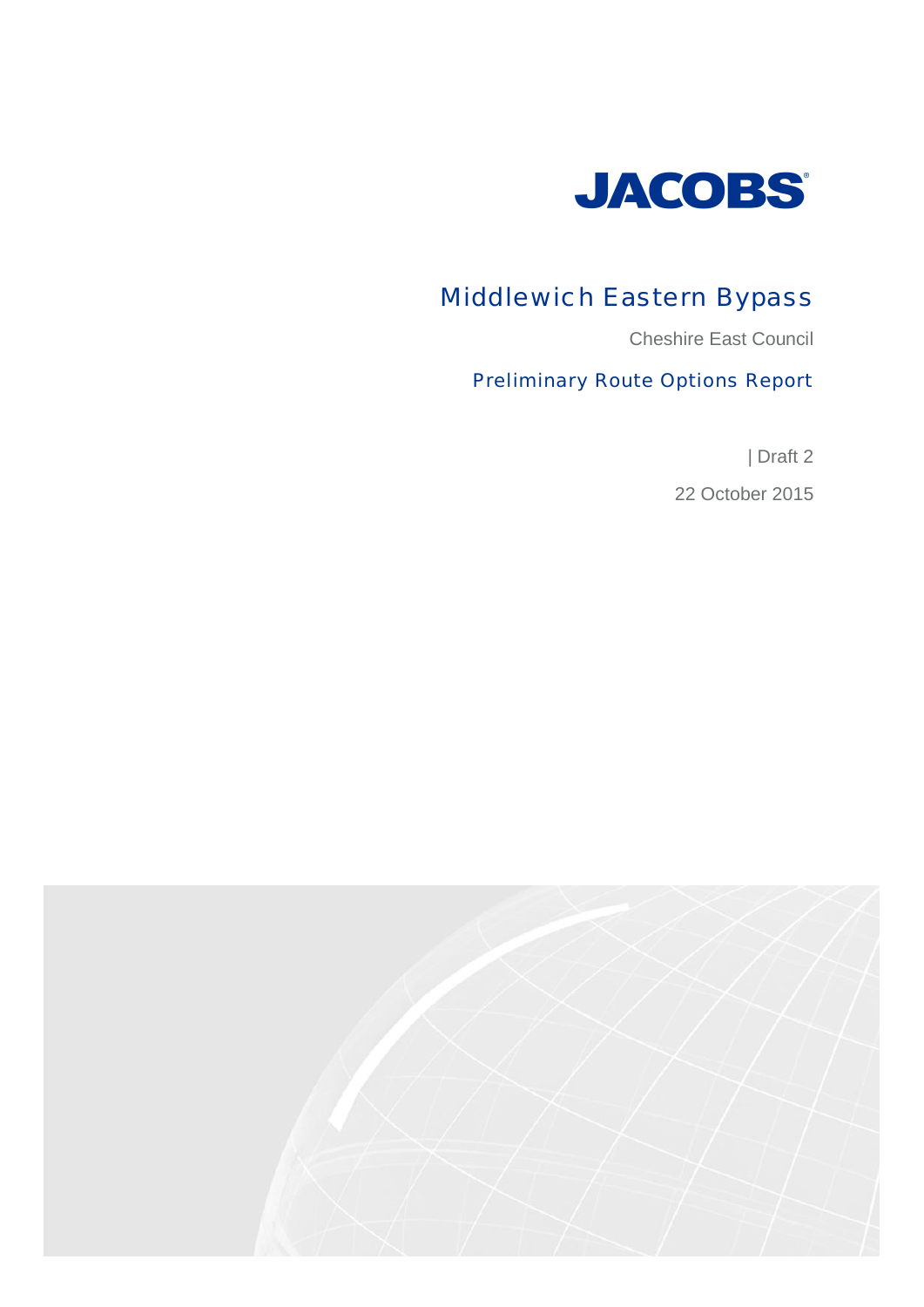

### **Middlewich Eastern Bypass**

| Project no:      | B1832077                                                                                                                            |
|------------------|-------------------------------------------------------------------------------------------------------------------------------------|
| Document title:  | <b>Preliminary Route Options Report</b>                                                                                             |
| Document No.:    |                                                                                                                                     |
| Revision:        | Draft 2                                                                                                                             |
| Date:            | 22 October 2015                                                                                                                     |
| Client name:     | <b>Cheshire East Council</b>                                                                                                        |
| Client no:       | <b>Client Reference</b>                                                                                                             |
| Project manager: | Paul Holder                                                                                                                         |
| Author:          | Paul Holder                                                                                                                         |
| File name:       | X:\Projects\B1832077 - Middlewich Eastern Bypass\Reports\Middlewich Eastern Bypass<br>Preliminary Route Options Report Draft 2.docx |

Jacobs U.K. Limited

5 First Street Manchester M15 4GU United Kingdom T +44 (0)161 235 6000 F +44 (0)161 235 6001 www.jacobs.com

© Copyright 2015 Jacobs U.K. Limited. The concepts and information contained in this document are the property of Jacobs. Use or copying of this document in whole or in part without the written permission of Jacobs constitutes an infringement of copyright.

Limitation: This report has been prepared on behalf of, and for the exclusive use of Jacobs' Client, and is subject to, and issued in accordance with, the provisions of the contract between Jacobs and the Client. Jacobs accepts no liability or responsibility whatsoever for, or in respect of, any use of, or reliance upon, this report by any third party.

#### **Document history and status**

| <b>Revision</b> | <b>Date</b> | <b>Description</b>                      | <b>By</b>   | <b>Review</b>         | Approved |
|-----------------|-------------|-----------------------------------------|-------------|-----------------------|----------|
| Draft 1         | 30/07/15    | Initial draft report                    | Paul Holder | <b>Brian Thompson</b> |          |
| Draft 2         | 22/10/15    | Revised draft following Client comments | Paul Holder |                       |          |
|                 |             |                                         |             |                       |          |
|                 |             |                                         |             |                       |          |
|                 |             |                                         |             |                       |          |
|                 |             |                                         |             |                       |          |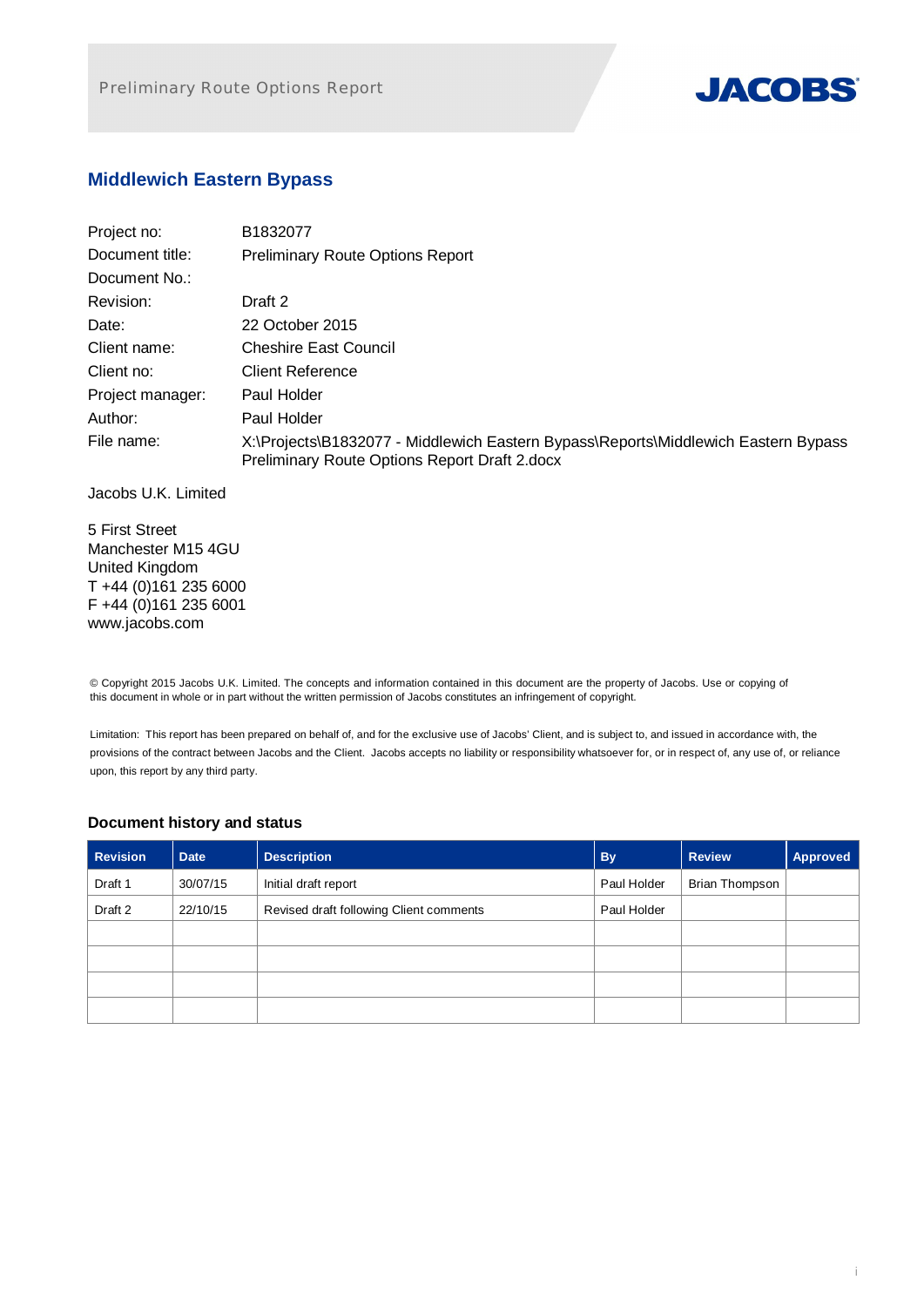

## **Contents**

| $\mathbf{1}$ |  |
|--------------|--|
| 2.           |  |
| 3.           |  |
| 3.1          |  |
| 3.2          |  |
| 3.3          |  |
| $\mathbf{4}$ |  |
| 4.1          |  |
| 4.1.1        |  |
| 4.1.2        |  |
| 4.1.3        |  |
| 4.2          |  |
| 4.3          |  |
| 4.4          |  |
| 5.           |  |
| 6.           |  |
| 7.           |  |
| 8.           |  |
| 8.1          |  |
| 8.2          |  |
| 9.           |  |

### **Appendix A. Figures**

Appendix B. Phase 1 High Level Delivery Programme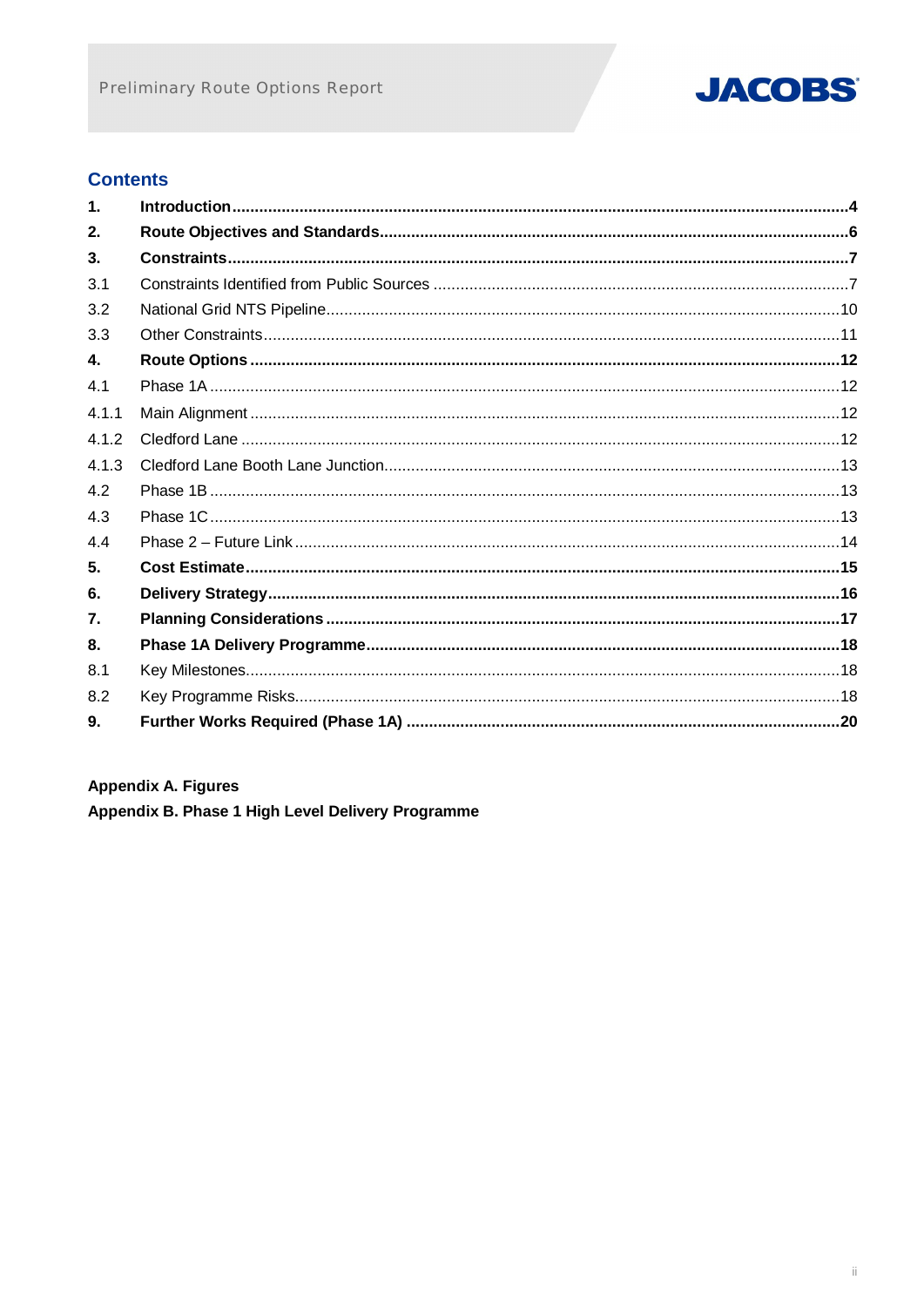

#### **Important note about your report**

This report has been produced by Jacobs to identify initial potential alternative routes for the Middlewich Eastern Bypass based upon changed extents relating to the Midpoint 18 Development site in the Emerging Local Plan, and broader strategic initiatives identified for potential highway links and High Growth City objectives.

It has been produced as a desk based study with no physical or intrusive investigations on site, and using data sourced from the public domain.

Route options and detailed proposals will be the subject of further studies, investigations, validation, and design and within the context of this report are to be considered as preliminary only.

The report has been produced exclusively for Cheshire East Council and no liability is accepted for any use or reliance on the report by third parties.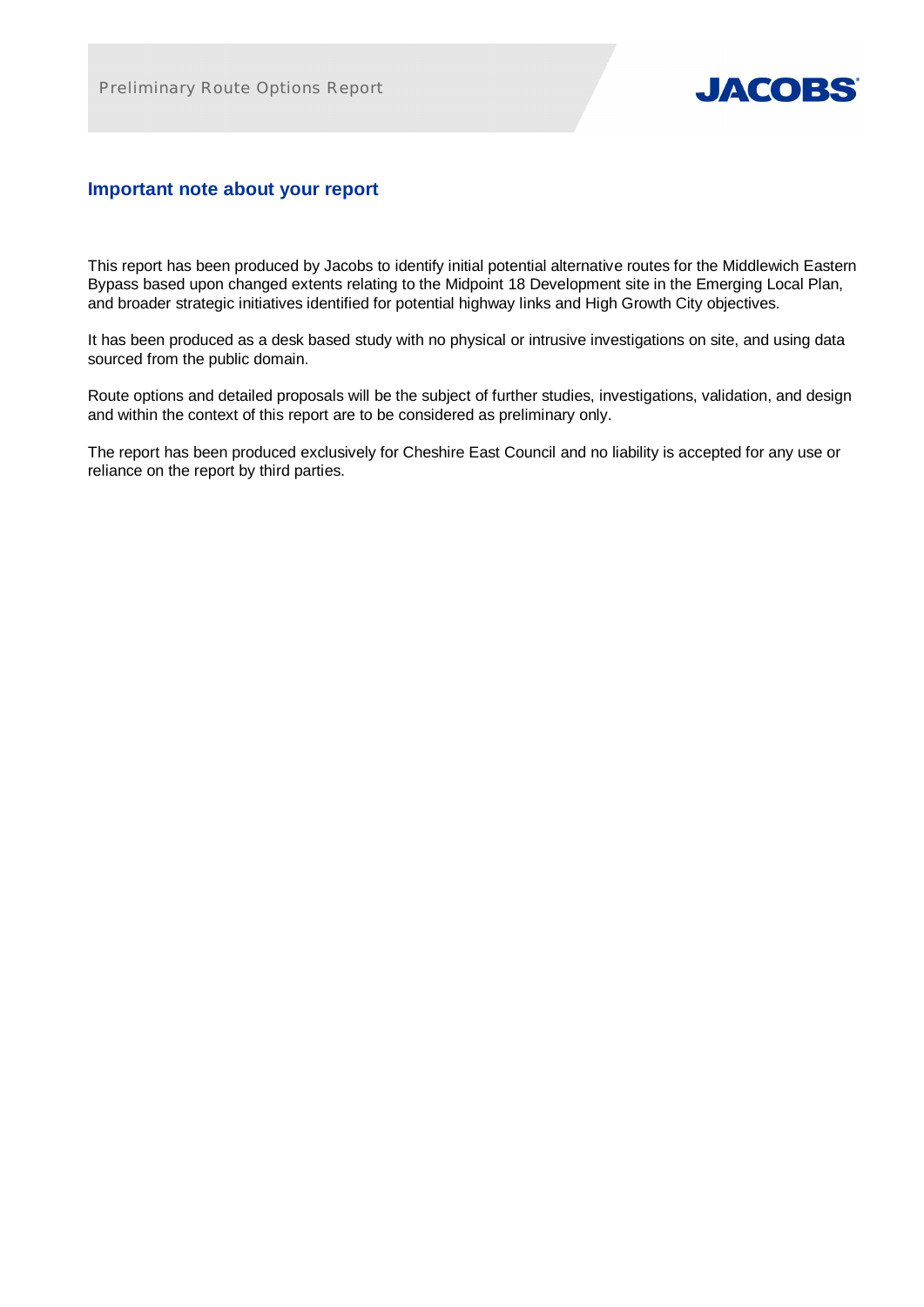

## **1. Introduction**

The currently consented Middlewich Eastern Bypass scheme provides a link between the A54 and the A533 and creates access for the continuing development of the Midpoint 18 site.

The scheme has been partially implemented to date with the construction of Pochin Way, but the remaining section forming the link which creates the bypass has not been implemented.

The current planning consent for the link expires in mid – 2016 and cannot be extended further.

A recent enquiry for the potential development of a large logistics type facility on an enlarged Midpoint 18 site, together with broader strategic highways initiatives associated with the High Growth City proposals provides the opportunity to reconsider the route options both for the bypass itself and for the local highway access arrangements for the potential development.

Delivery of a suitable highway access for the potential logistics facility by the end of 2017 is understood to be a key development requirement.

Jacobs have been commissioned by Cheshire East Council (CEC) under the Ringway Jacobs Framework to consider the route options, and to develop preliminary design for the development access together with a high level delivery programme and preliminary environmental scoping and surveys.

This report presents the initial options considered following identification of key constraints from information in the public domain.

Throughout the report the following definition of phases of the scheme is used:

- **Phase 1A** The initial works to create highway access to the potential logistics development on the Midpoint 18 site, with linkage to Cledford Lane to enable an interim 'relief' route for restricted classes of vehicle.
- Phase 1B The connection of the Phase 1 route to the remaining areas of the Midpoint 18 site and the A533 completing the Middlewich Eastern Bypass as previously conceived for all classes of vehicle.
- **Phase 1C** The development of a strategic route running from north east to south west between the A533 and A530.
- **Phase 2** The development of a direct connection between Phase 1A and the A54 (incorporating the Sproston Bypass) enabling a strategic link to be completed between M6 Junction 18 and the A530.

Sources of information used to identify constraints in the development of options were:

- 1. CEC online interactive mapping
- 2. Environment Agency online mapping
- 3. Natural England MAGIC interactive mapping
- 4. Initial briefing information relating to the High Growth City highway proposals from CEC
- 5. Records of existing high pressure gas and high voltage electrical services
- 6. The Health & Safety Executive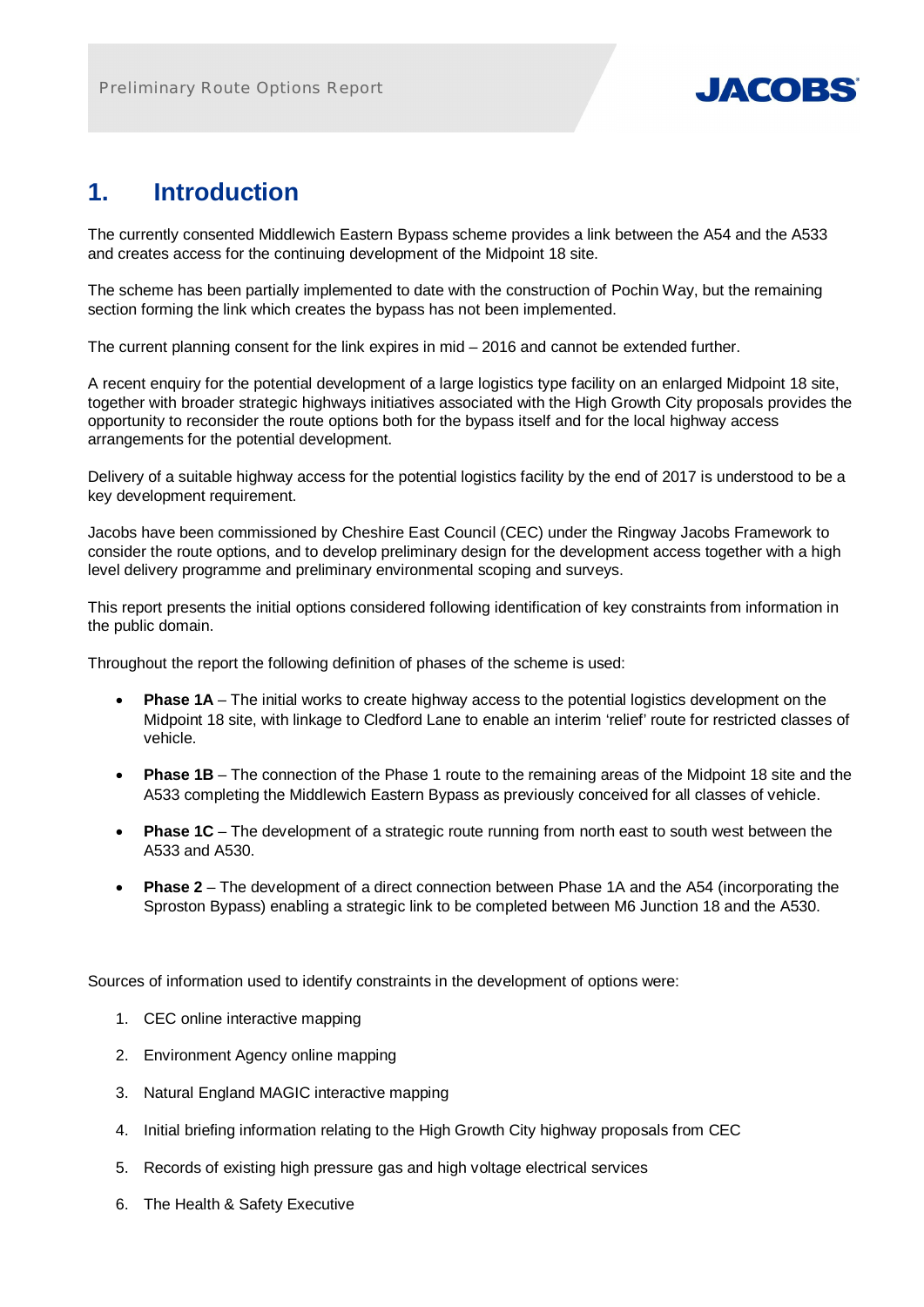

In addition to constraints identified from the sources studied, numerous ecological constraints are known to exist in the study area which will require detailed surveys and mitigation works, but which at this stage have not been considered as constraints to potential highway routes.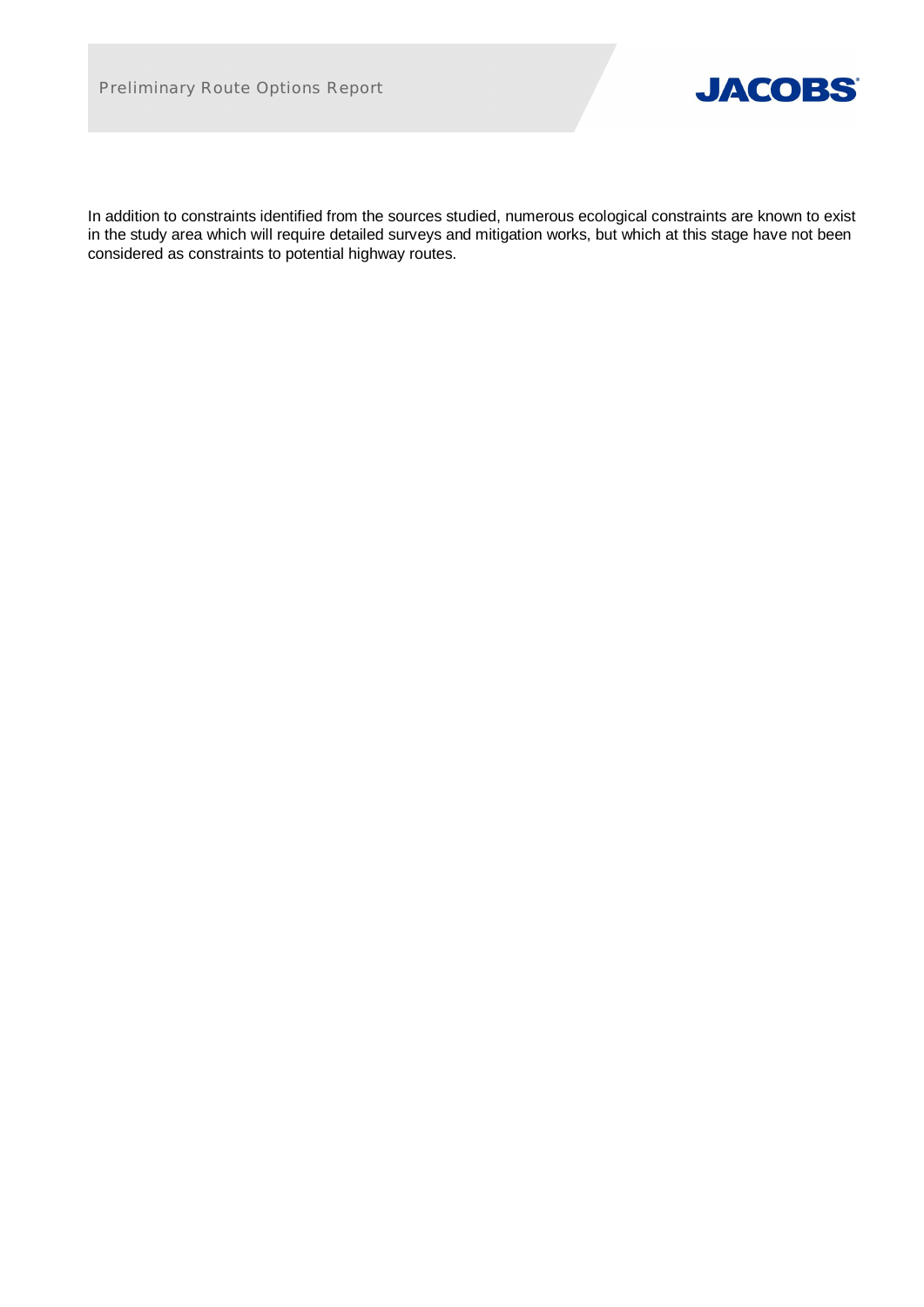

## **2. Route Objectives and Standards**

The route objectives are effectively defined by the phases anticipated for the implementation with the initial phases linked to further development of the Midpoint 18 Development Site and delivering an improvement to existing traffic congestion experienced in Middlewich by providing an alternative route avoiding the A54 / A533 junction close to the town centre, consistent with the current MEB consented scheme.

Local distributor road standards are currently anticipated for the initial phases (1A & 1B), consistent with previous MEB schemes.

Further objectives associated with economic growth and HS2 are enabled by the development of the new Phase 2 strategic route from M6 Junction 18 to the A530, and an appropriate route standard should be selected consistent with growth objectives. Subsequent development of highways to a higher standard than Phases 1A & 1B may require subsequent widening of the initial phases and provision for this should be made in the initial design.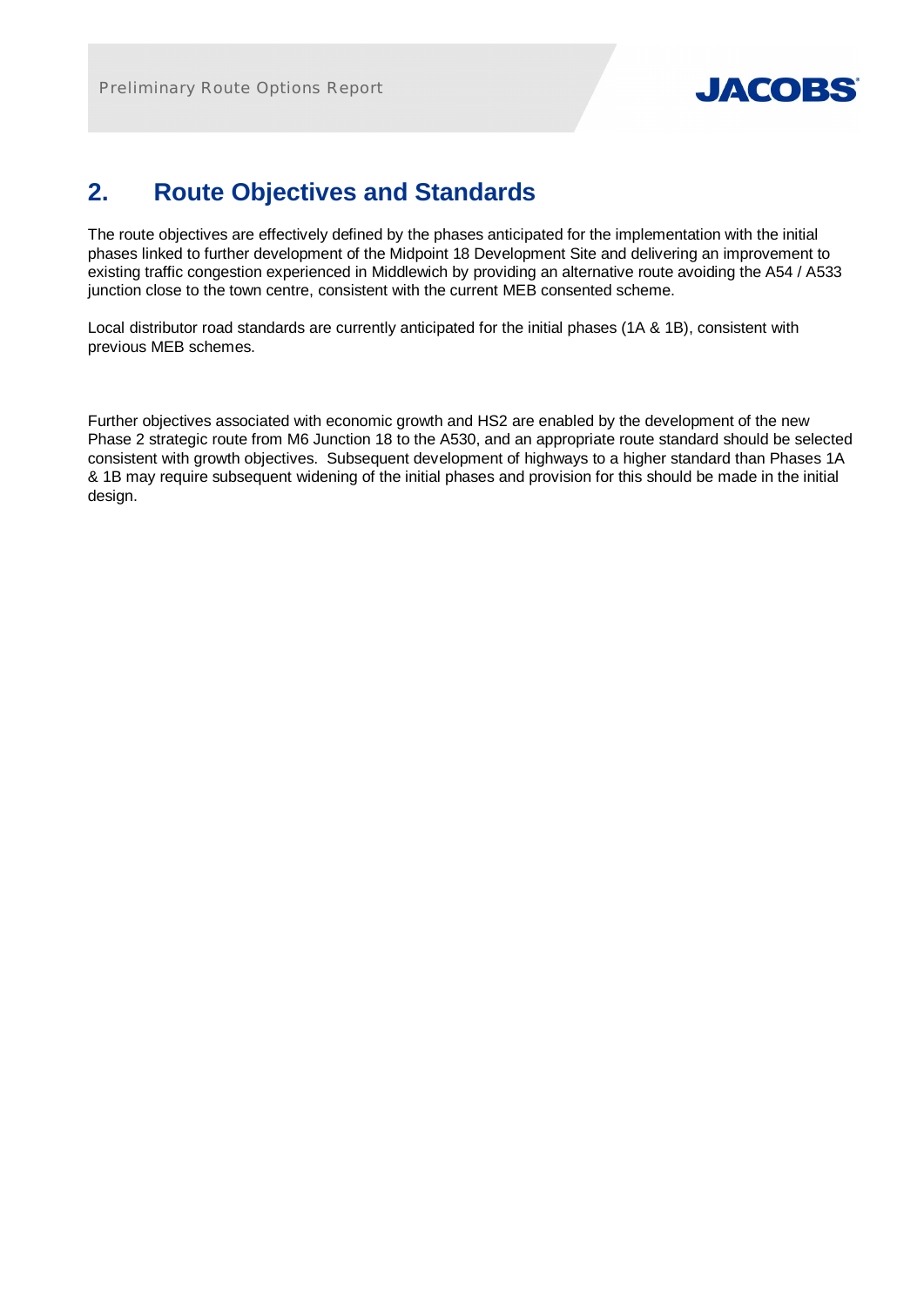

## **3. Constraints**

### **3.1 Constraints Identified from Public Sources**

The study area has a number of features that present significant physical, environmental, and cost/programme constraints to the development of highway routes.

The following key constraints for each of the Phases have been identified, and where possible have been avoided in the development of potential route corridors.

Constraints plotted on OS background are shown in Figure 1 in Appendix A.

| Phase 1A                    |                                                      |                                                                                                                                                    |  |
|-----------------------------|------------------------------------------------------|----------------------------------------------------------------------------------------------------------------------------------------------------|--|
| <b>Scheme Section</b>       | <b>Constraint</b>                                    | <b>Implications</b>                                                                                                                                |  |
| Junction with<br>Pochin Way | Existing bridge over<br><b>River Croco</b>           | Spatial constraint affecting junction size & location                                                                                              |  |
|                             | Existing pumping<br>station                          | Spatial constraint affecting junction size & location                                                                                              |  |
|                             | <b>Buried services</b>                               | Not known yet                                                                                                                                      |  |
| Phase 1A<br>Alignment       | National Grid high<br>pressure gas main              | Spatial constraint on highway alignment - detailed survey<br>required in later design works. HSE MAHP planning constraint<br>though PADHI process  |  |
|                             | Overhead HV electrical<br>services (132kv &<br>33kv) | Spatial constraint on highway alignment - details to be<br>confirmed (pylon positions etc)                                                         |  |
|                             | Main River                                           | 2 no crossings needed & possible FRA (River Croco &<br>unnamed tributary shown on EA mapping)                                                      |  |
| Cledford Lane               | Physical width within<br>current highway<br>boundary | Limits the scale of improvements achievable to provide interim<br>traffic relief for restricted vehicle types                                      |  |
|                             | Cyclist provision                                    | Cledford Lane shown as cycle route on CEC interactive map -<br>further pressure on available space to create satisfactory<br>highway cross section |  |
|                             | Weak bridge over<br>Sanderson's Brook                | 7.5T mgv limit - would require assessment and possible<br>updgrade & flood risk assessment (FRA)                                                   |  |
|                             | Bridge under railway                                 | Limited headroom (4.3m) and width between abutments (to be<br>confirmed by survey)                                                                 |  |
|                             | Bridge over canal                                    | Severely restricted visibility on approach to junction with Booth<br>Lane (A533)                                                                   |  |
|                             | Booth Lane junction                                  | Restricted geometry - may require improvement                                                                                                      |  |
|                             | Standard of route                                    | Route will need to be assessed and possibly upgraded to<br>provide suitable geometric standards.                                                   |  |
|                             |                                                      | No formal drainage of route currently evident                                                                                                      |  |
|                             |                                                      | Restrictions on available width could constrain what can be                                                                                        |  |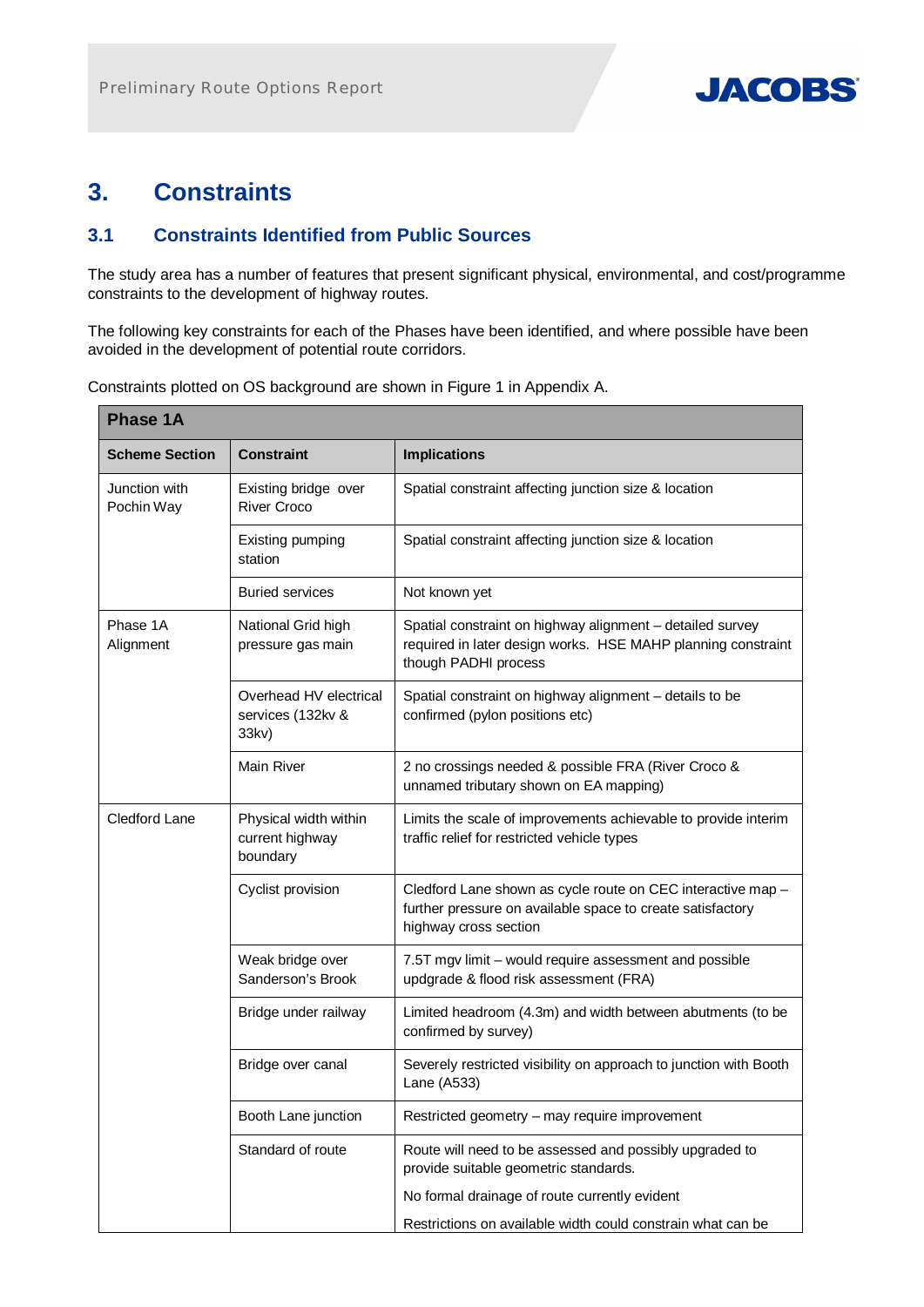

|                                          |                                                      | achieved                                                                                                                               |  |
|------------------------------------------|------------------------------------------------------|----------------------------------------------------------------------------------------------------------------------------------------|--|
| Phase 1B                                 |                                                      |                                                                                                                                        |  |
| <b>Scheme Section</b>                    | <b>Constraint</b>                                    | <b>Implications</b>                                                                                                                    |  |
| Cledford Lane to<br>Booth Lane<br>(A533) | Overhead HV electrical<br>services                   | Spatial constraint on highway alignment - details to be<br>confirmed (pylon positions etc)                                             |  |
|                                          | (132kv & 33kv)                                       |                                                                                                                                        |  |
|                                          | Railway                                              | Bridge over required - location to be determined                                                                                       |  |
|                                          | Canal                                                | Canal corridor shown as a conservation area. Bridge over<br>required if existing A553 bridge or location not suitable                  |  |
|                                          | Main River                                           | Crossing of Sanderson's Brook needed and possible FRA                                                                                  |  |
|                                          | National Grid high<br>pressure gas main              | Partial spatial constraint on highway alignment - detailed<br>survey required in later design stages                                   |  |
|                                          |                                                      | Possible constraint on junction location                                                                                               |  |
| A533 Junction<br>area                    | <b>National Grid Gas</b><br>regulator station        | Constraint on possible junction location, but sufficiently far<br>south to be unlikely to have an impact                               |  |
|                                          | National Grid high<br>pressure gas main              | Possible constraint on junction location though likely to be<br>sufficiently far south to not have a impact                            |  |
|                                          | Electrical substations                               | Grid and Primary substations in potential area of interest                                                                             |  |
|                                          | Overhead HV electrical<br>services (132kv &<br>33kv) | Spatial constraint on highway alignment - details to be<br>confirmed (pylon positions etc)                                             |  |
|                                          | <b>Main River</b>                                    | Spatial constraint based upon Small Brook flood zone, but<br>sufficiently far south to be limited impact                               |  |
|                                          | Canal                                                | Crossing in close proximity to A533 junction. Note canal level<br>increases through two listed locks in south east direction.          |  |
|                                          |                                                      | Listed structures and mileposts associated with canal<br>restricting potential crossing points.                                        |  |
|                                          | <b>Traveller Site</b>                                | Existing traveller site off Booth Lane                                                                                                 |  |
| <b>Phase 1C</b>                          |                                                      |                                                                                                                                        |  |
| <b>Scheme Section</b>                    | <b>Constraint</b>                                    | <b>Implications</b>                                                                                                                    |  |
| $A533 - A530$                            | Main River                                           | Crossing of River Wheelock required (Cheshire East /<br>Cheshire West & Chester Boundary)                                              |  |
|                                          | Overhead HV electrical<br>services (132kv &<br>33kv) | Spatial constraint on highway alignment - details to be<br>confirmed (pylon positions etc)                                             |  |
|                                          | Sandbach Flashes<br>SSSI                             | Significant SSSI with Impact Risk Zones (IRZ) spreading over<br>wide area – assessment needed for IRZ limit associated with<br>highway |  |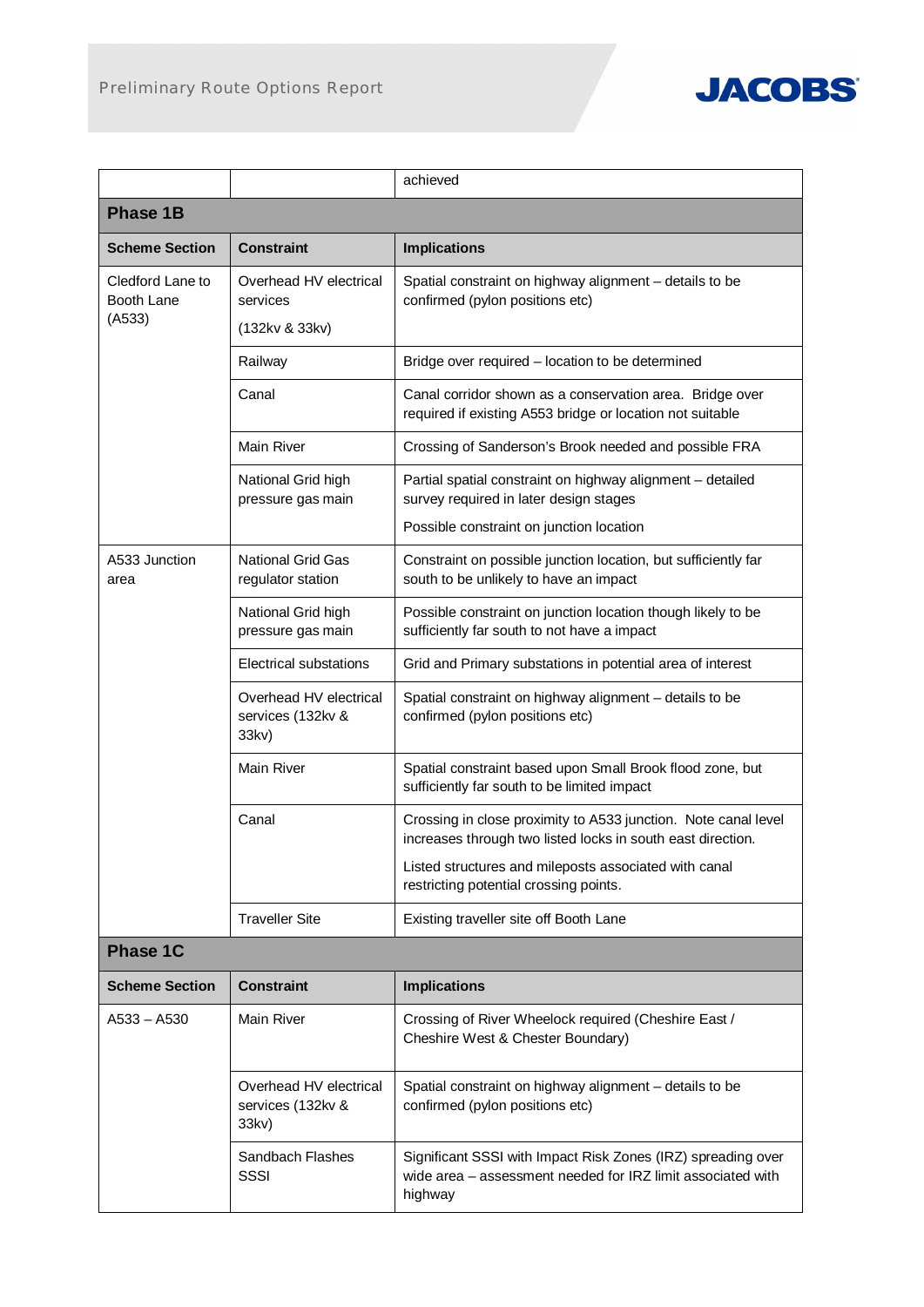

|                                   | Listed Buildings                                    | Small number of listed buildings affecting potential routes                                                                                                                       |  |
|-----------------------------------|-----------------------------------------------------|-----------------------------------------------------------------------------------------------------------------------------------------------------------------------------------|--|
| <b>Phase 2 – Future Link</b>      |                                                     |                                                                                                                                                                                   |  |
| <b>Scheme Section</b>             | <b>Constraint</b>                                   | <b>Implications</b>                                                                                                                                                               |  |
| $M6$ J18 - Phase<br>1A connection | Main River                                          | Crossing needed for River Croco                                                                                                                                                   |  |
|                                   | Overhead HV electrical<br>services (132kv &<br>33kv | Spatial constraint on highway alignment – details to be<br>confirmed (pylon positions etc)                                                                                        |  |
|                                   | Listed Buildings and<br>Locally Listed Buildings    | Listed and locally listed buildings affecting potential routes.<br>Note, locally listed buildings do not have statutory protection<br>but Council policy favours their retention. |  |
|                                   | <b>Planning Consents</b>                            | Existing planning consents for Kinderton Lodge (clay extraction<br>and landfill), and Cheshire Fresh development                                                                  |  |

Table 1 – Key Constraints

Table 2 below gives details of listed buildings and locally listed buildings affecting the selection of potential route corridors for Phase 3.

| <b>Listed Buildings</b>                        |                      |                |                 |
|------------------------------------------------|----------------------|----------------|-----------------|
| Locally Listed Buildings Between M6 J18 & A533 |                      |                |                 |
| <b>Building</b>                                | Location             | <b>Easting</b> | <b>Northing</b> |
| Manor Farm                                     | Holmes Chapel Road   | 373070         | 366980          |
| Parkside House                                 | Holmes Chapel Road   | 372865         | 366943          |
| Garage House                                   | Holmes Chapel Road   | 372890         | 366985          |
| Daisy Bank Farmhouse &<br><b>Barns</b>         | Holmes Chapel Road   | 372620         | 366985          |
| Dairy House Farm                               | Holmes Chapel Road   | 373140         | 366845          |
| Dock Bank Farm                                 | Brereton Lane        | 373345         | 366475          |
| Sproston Hall                                  | <b>Brereton Lane</b> | 373445         | 366470          |
| Parkside Farmhouse                             | Off Brereton Lane    | 373145         | 365850          |
| Broad Lane Farm & Barn                         | <b>Broad Lane</b>    | 373650         | 365900          |
| Pool Farm Cottage                              | Cledford Lane        | 372665         | 365215          |
| Knightshulme Farmhouse                         | <b>Bradwell Lane</b> | 373440         | 364450          |
| Curtishulme Farm                               | Off Bradwell Lane    | 373180         | 364320          |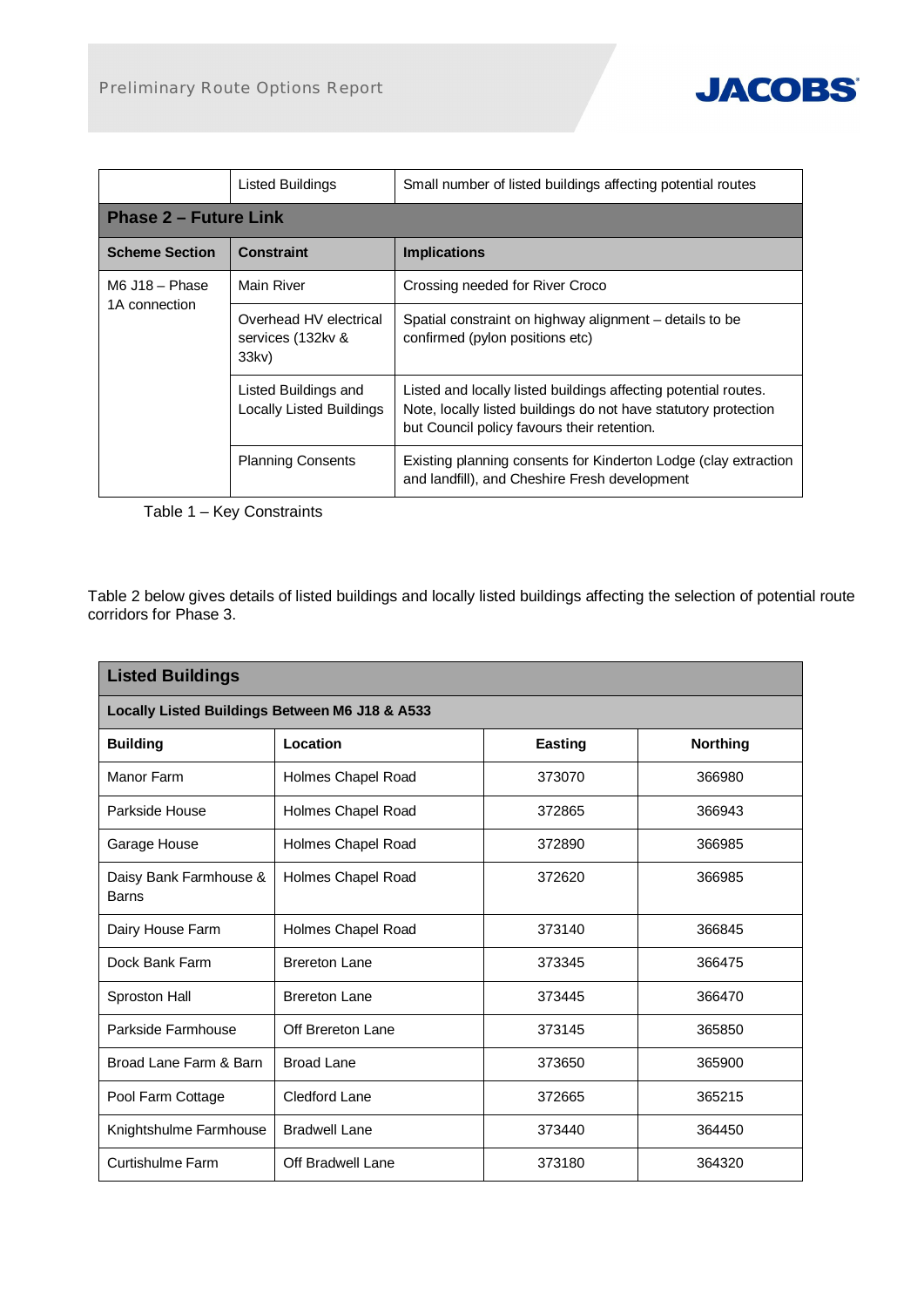

| Listed Buildings Between M6 J18 & A533                      |                      |                |                 |
|-------------------------------------------------------------|----------------------|----------------|-----------------|
| <b>Building</b>                                             | Location             | <b>Easting</b> | <b>Northing</b> |
| Kinderton Lodge                                             | Off Pochin Way       | 372405         | 366010          |
| Barn at Kinderton Lodge                                     | Off Pochin way       | 372345         | 366040          |
| <b>Briar Pool Farmhouse</b>                                 | Cledford Lane        | 372425         | 365150          |
| Guidepost at junction<br>with Bradford Road                 | <b>Cledford Lane</b> | 372395         | 365145          |
| Outbuildings to Cledford<br>Hall                            | Cledford Lane        | 371640         | 365640          |
| Murgatroyd Club                                             | Off Booth Lane       | 373075         | 362830          |
| <b>Trent &amp; Mersey Canal Listed Structures</b>           |                      |                |                 |
| <b>Building</b>                                             | Location             | <b>Easting</b> | <b>Northing</b> |
| Trent & Mersey Canal<br>Rumps Lock                          | Adjacent Booth Lane  | 371445         | 364470          |
| <b>Canal Milepost</b><br>immediately north of<br>Rumps Lock | Adjacent Booth Lane  | 371425         | 364505          |
| Milepost 200m south east<br>of Tetton Lane Junction         | Near Tetton Bridge   | 372250         | 363815          |
| Canal Bridge no 614                                         | Adjacent Booth Lane  | 372555         | 363500          |
| Milepost south of Bridge<br>no 614                          | Adjacent Booth Lane  | 372570         | 363470          |
| Lock no 69                                                  | Adjacent Booth Lane  | 372920         | 363050          |
| Lock no 68 & attached<br>Accommodation Bridge               | Adjacent Booth Lane  | 373075         | 362830          |
| Listed Buildings Between A533 & A530                        |                      |                |                 |
| <b>Building</b>                                             | Location             | Easting        | <b>Northing</b> |
| Pettywood Farmhouse                                         |                      | 370265         | 363785          |
| Mill Lodge                                                  |                      | 370500         | 362385          |
| Old Hough Farm House                                        |                      | 369965         | 362390          |

Table 2 – Listed & Locally Listed Buildings

### **3.2 National Grid NTS Pipeline**

The National Grid NTS pipeline and associated infrastructure has been the subject of consultation with the Health & Safety Executive and it has been identified as a Major Accident Hazard Potential (MAHP)

The pipeline is the 21 feeder Pickmere / Audley.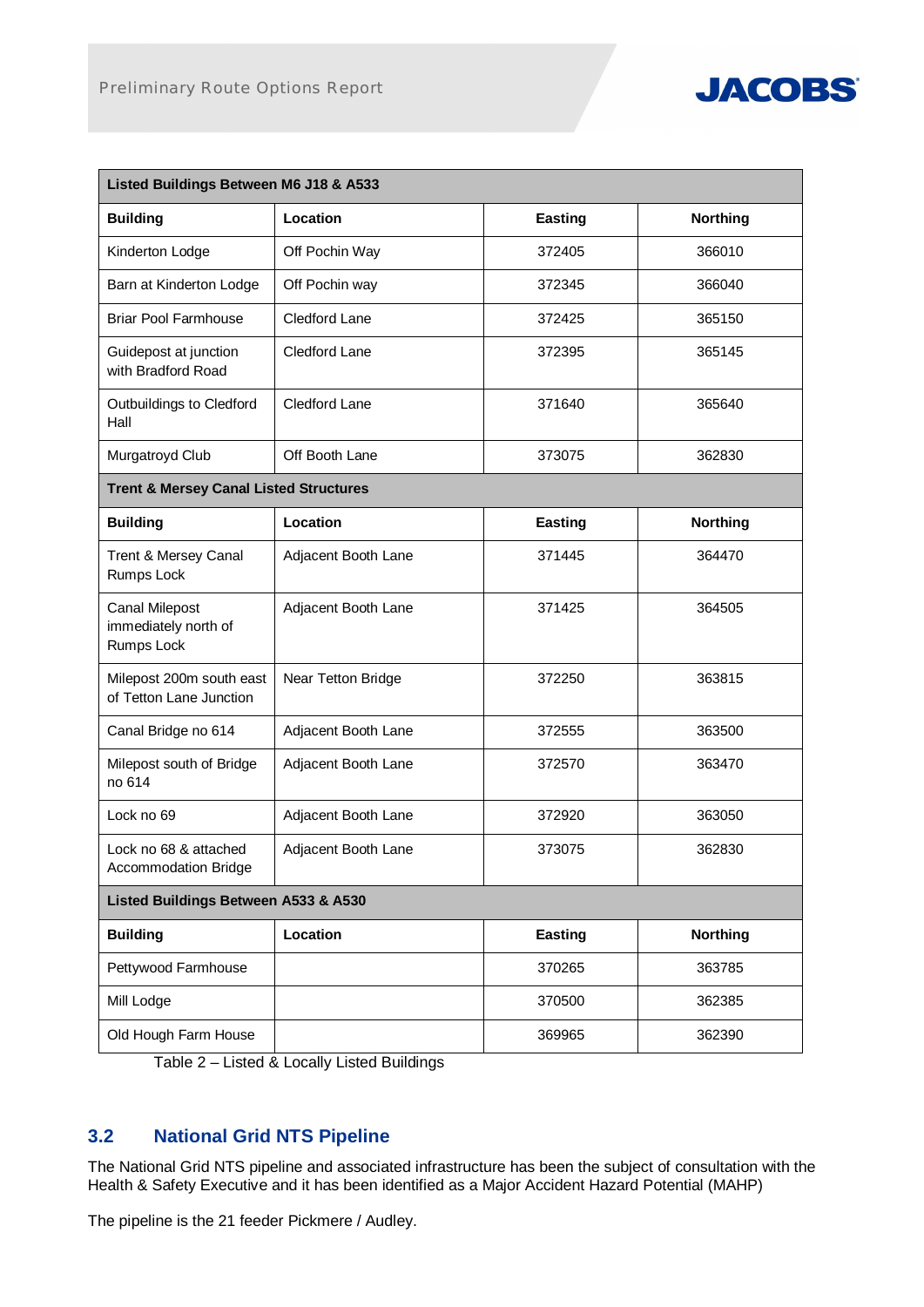

Consultation zones associated with the main are 78m (inner), 90m (middle), 270m (outer). Consultation zones define recommended proximities for different land uses dependent upon sensitivity of the use in the event of an accident. The proposed development is impacted slightly on the corners by the inner zone, and increasingly by the other two zones.

Restrictions within the consultation zones are implemented through Planning with HSE forming a Statutory Consultee. Depending upon the sensitivity of the development the HSE response may either be 'advise against' development (AA) or 'don't advise against' development (DAA).

The planners are not bound to accept the HSE response and if they do not, the HSE will not pursue the issue further.

Internet based research suggests that the logistics development would be low Level of Sensitivity (level 1) and DAA would be the likely response in all consultation zones. However, other aspects of the development may contribute to a higher level of sensitivity (storage of goods which could contribute to a higher general hazard in the event of an accident for example).

Advice against development (AA) in the inner zone would be expected for developments used by the general public, developments for use by vulnerable people, and very large & sensitive developments. In the middle zone AA would be expected only for the latter two, and in the outer zone only for very large and sensitive developments.

### **3.3 Other Constraints**

Further constraints associated with ground conditions (eg salt caverns), archaeology, protected species habitats, rights of way are expected to exist within the study area, but at this stage are not assumed to be of significant influence on route option development.

Environmental constraints are the subject of current scoping study to determine the extents of further surveys required for the Phase 1A works. Surveys and Environmental Assessment works are expected to identify requirements for mitigation proposals as part of proposed highway development.

A potential relocation of the Basford Hall railway sidings from Crewe to a location adjacent to the railway line in the study area may result from the development of HS2 and High Growth City initiatives. The indicative footprint of a relocated sidings has yet to be developed but at this stage it is considered that it may extend to 2km in length over a width of 1km adjacent to the existing railway line. This will clearly be a major consideration, requiring major highway structures.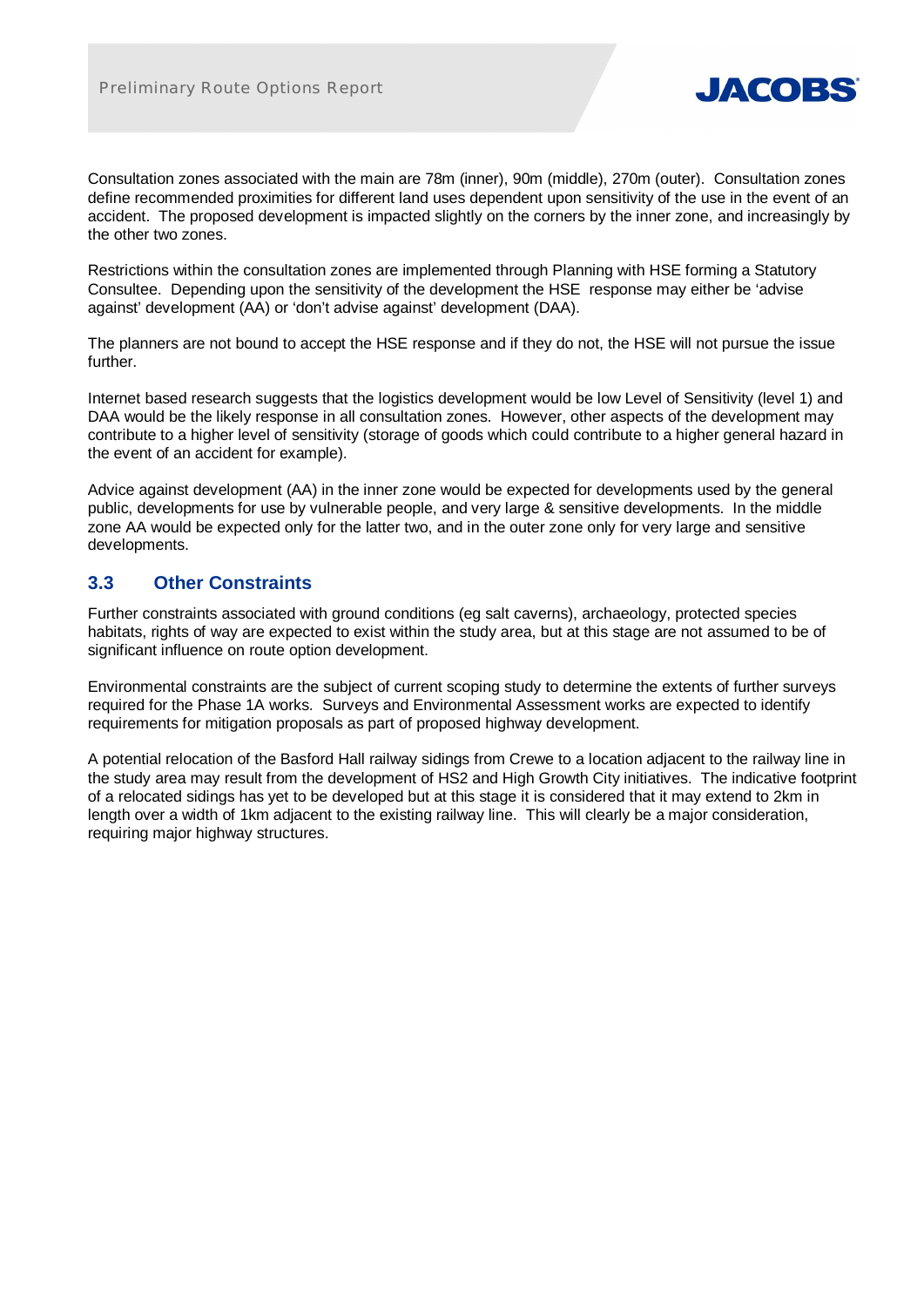

## **4. Route Options**

Preliminary route options have been developed for all phases and are shown on Figures 2 to 5 in Appendix A as follows:

Figure 2 – Phase 1A with connection and improvements to Cledford Lane

Figure 3 – Phase 1A + 1B

Figure  $4$  – Phase  $1A + 1B + 1C$ 

Figure 5 – Phase 2 Future link to Sproston Bypass

Routes have been considered in plan only at this stage, with vertical alignment considerations to be the subject of further option development.

#### **4.1 Phase 1A**

#### **4.1.1 Main Alignment**

The Phase 1 alignment is significantly constrained by the NTS high pressure gas main. The location of the main shown on Figure 1 has been digitised from previous scheme drawings at this stage and verified against record drawings provided by National Grid.

On advice from National Grid, the Health & Safety Executive have been consulted to establish consultation zones associated with the main and these are described in Section 3 above and shown on the Figures. The consultation zones are not expected to influence the location of the highway.

An initial scheme for Phase 1A has been previously developed which potentially clashes with the main, and an amended alignment is now suggested in this study to remove the clash. Subject to vertical alignment development it appears that compliance with current link road standards is achievable.

The junction of Phase 1A & Pochin Way appears to be significantly constrained by the proximity of the existing bridge where Pochin way crossies the River Croco, and an existing pumping station adjacent to the Prologis development. A roundabout junction has been shown indicatively at this stage, but a different form of junction with a smaller footprint may be more easily achieved.

The Phase 1A alignment continues beyond the development and makes an interim connection to Cledford Lane as part of the initial delivery.

#### **4.1.2 Cledford Lane**

Cledford Lane will require significant improvement works to create an appropriate route standard for increased two-way traffic flows, including carriageway widening, introduction of formal drainage, potential strengthening of the Sanderson's Brook crossing, and possible improvements to the junction with Booth Lane.

The form of the Phase 1A junction with Cledford Lane has not been determined at this stage but will need to take account of likely traffic in both the short term and in the longer term following implementation of Phase 1B.

Use of Cledford Lane will be need to be restricted to light vehicles unless existing constraints associated with low headroom at the railway bridge (4.3m) and the restriction of 7.5T maximum gross weight on the Sanderson's Brook crossing are addressed as part of the upgrade.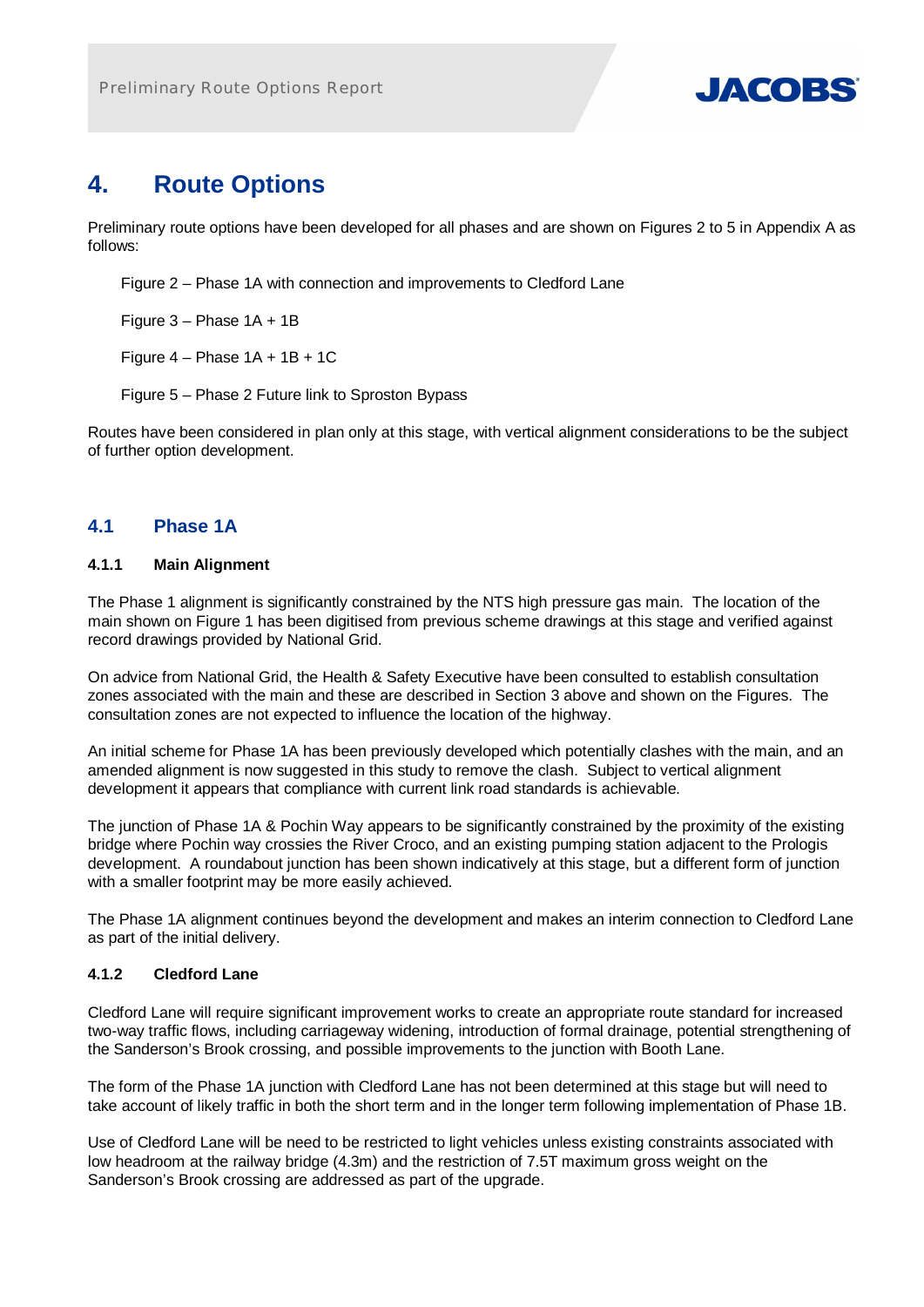Preliminary Route Options Report



Physical space limitations on sections of Cledford Lane also restrict the potential for the development of a standard of road suitable for HGVs unless third party land is acquired.

This may have implications for ANSA vehicles associated with the waste reprocessing depot which might reasonably be expected to be HGVs associated with waste transfer operations. Any such vehicle would be impacted by the weight restriction, and may potentially be impacted by the low headroom constraint dependent upon vehicle type. Movements for HGVs would need to be restricted to the section of Cledford Lane west of Faulkner Drive, with all movements onto the highway network via the Cledford Lane / Booth Lane junction.

#### **4.1.3 Cledford Lane Booth Lane Junction**

The junction of Cledford Lane and A533 Booth Lane is currently a low standard priority junction. with Cledford Lane forming a side road. The layout geometry is heavily constrained, by Cledford Bridge (Bridge 166) over the Trent & Mersey Canal which runs parallel to the A533 separated by a distance of approximately 10m. The kerb to kerb width of the carriageway on the bridge is around 5.6m and there is a 2m wide footway on one side only. On the opposite side there is a negligible set back from the kerb to the bridge parapet, and the potential to widen the carriageway is minimal.

The vertical profile of the carriageway over the bridge is in the form of an inverted V with no measurable vertical curve length at the reversal of the gradient. It is assumed that the profile has been adopted to generate sufficient headroom beneath the bridge, but it creates significant visibility issues for traffic in both directions. A replacement structure which allowed an increased carriageway width would be likely to have similar vertical profile issues.

On Booth Lane the typical carriageway width is 7.3m, with an entry taper to Cledford Lane from the north widening the carriageway locally to 10m. On the opposite side of Booth Lane there is a 2m footpath and frontage of terraced residential properties close to the back of footway. Solutions involving widening the carriageway or raising the elevation of Booth Lane in the vicinity of the junction appear to be constrained and complex.

### **4.2 Phase 1B**

The Phase 1B alignment shown on Figure 3 indicates a continuation of the Phase 1B alignment from Cledford Lane to a junction location on the A533 to the west of the existing traveller site.

The alignment typically follows the NTS gas main before turning to cross the railway at approximately 90 degrees and crossing the former RHM Foods site to tie into the A533. It presents a different route through the Midpoint 18 site to the currently consented scheme but is considered to provide a less complex tie in to the A533.

The Phase 1B section is potentially affected by the potential relocation of Basford Hall sidings for which a notional layout will be prepared.

### **4.3 Phase 1C**

Phase 1C as shown on Figure 4 continues the Phase 1B alignment from the A533 to provide a link to the A530. It avoids all identified constraints and ties into the A530 to the west of Occlestone Green.

Phase 1C crosses the Cheshire East / Cheshire West & Chester boundary at the River Wheelock.

Issues relating to Winsford transport plans will potentially influence strategic thinking related to Phase 1C and will be addressed in subsequent revisions of the report.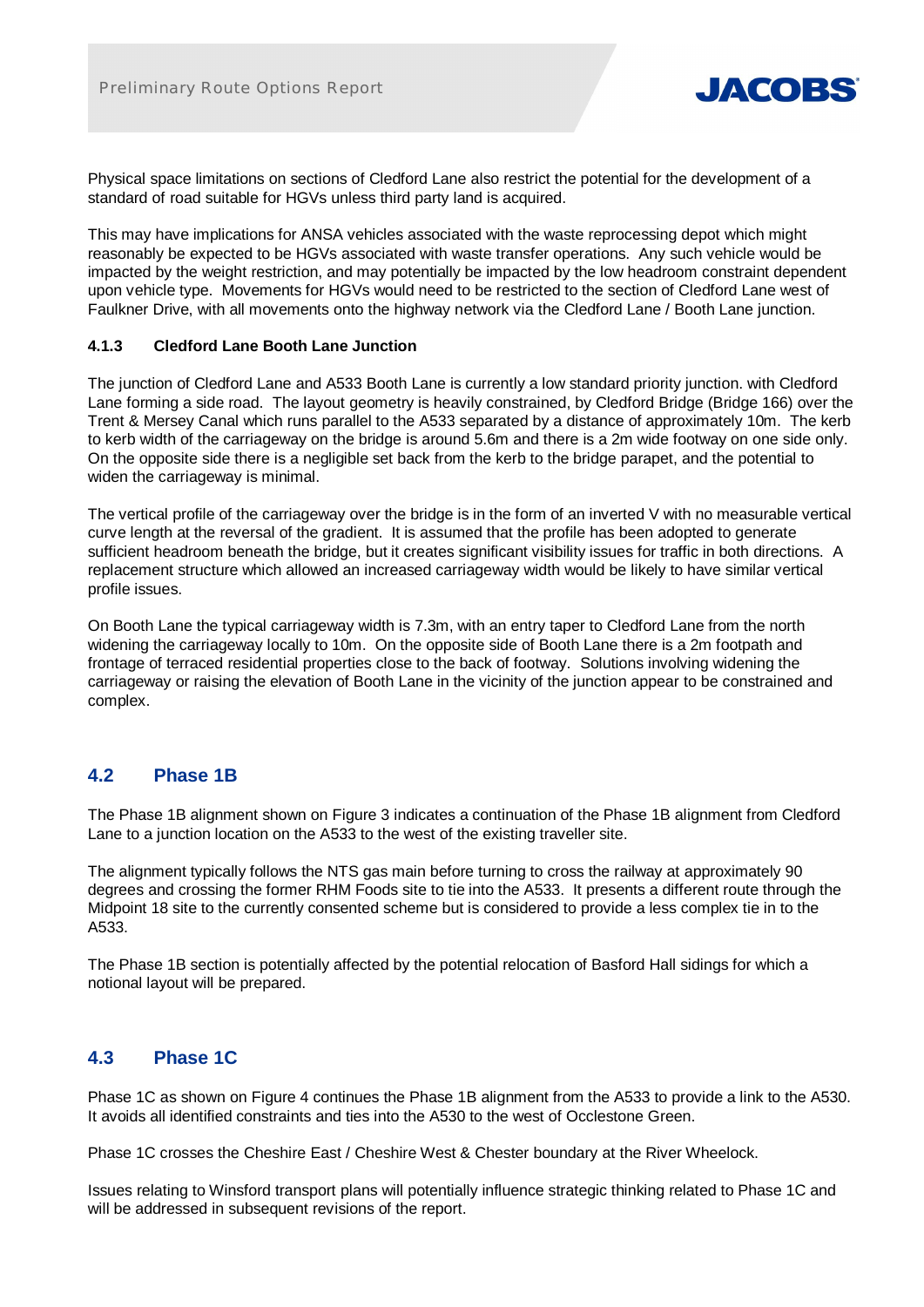

### **4.4 Phase 2 – Future Link**

The Phase 2 future link is shown on Figure 5.

The Link is shown as a connection between Option 5.3 of the Sproston Bypass and as shown bisects the Kinderton Lodge site which has a current planning consent for clay extraction and subsequent landfill. This consent may be problematic depending upon relative timing of implementation of the link and enactment of the consent.

An alternative alignment to the north of the Kinderton Lodge site is also shown but this will present greater difficulty in achieving highway link design standards with a potential long sub-standard radius , and the connection with Phase 1A will closer to the Pochin Way junction and the River Croco crossing. All of these aspects reduce the attractiveness of the alignment option.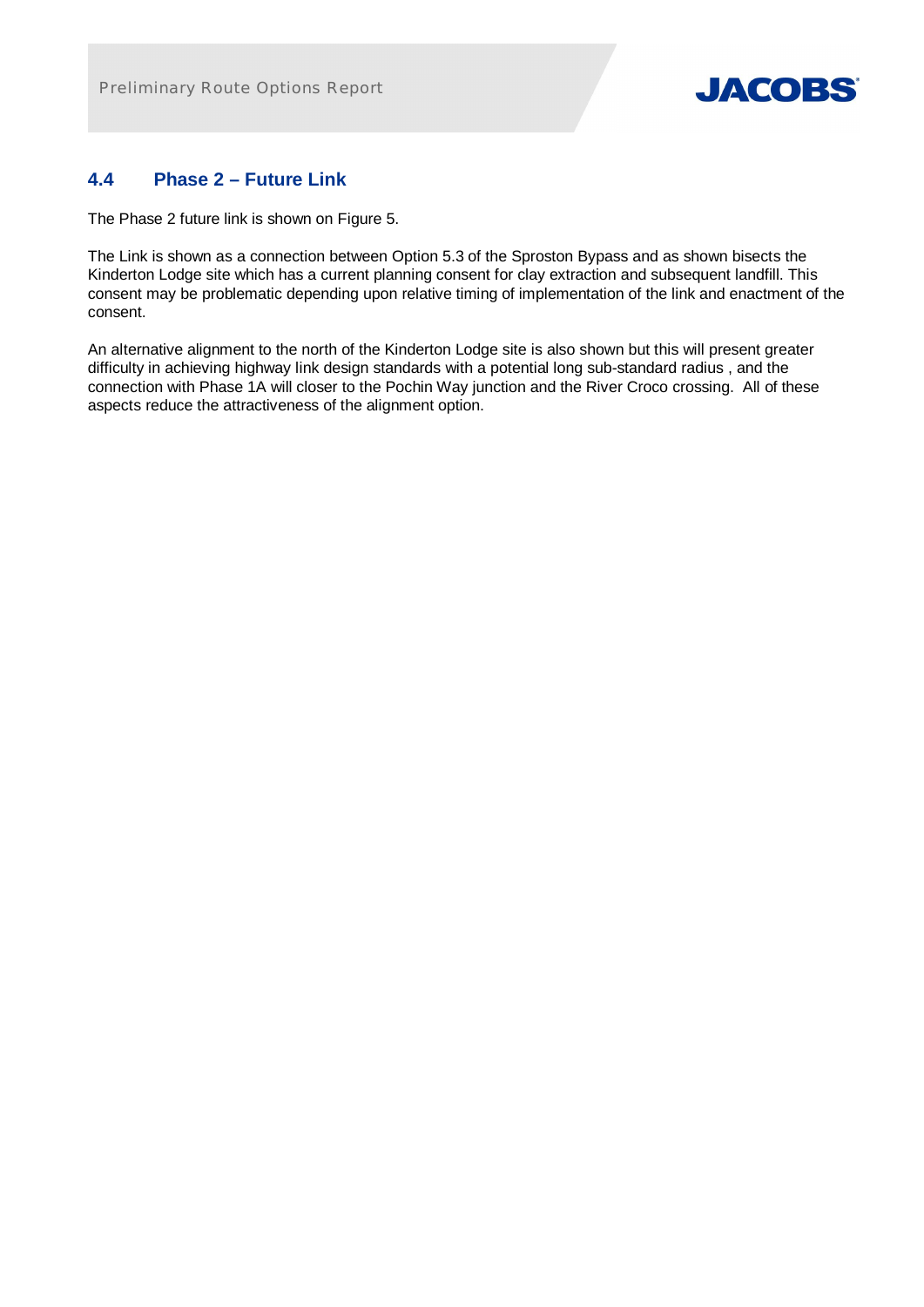

## **5. Cost Estimate**

Basis and form of cost estimate to be agreed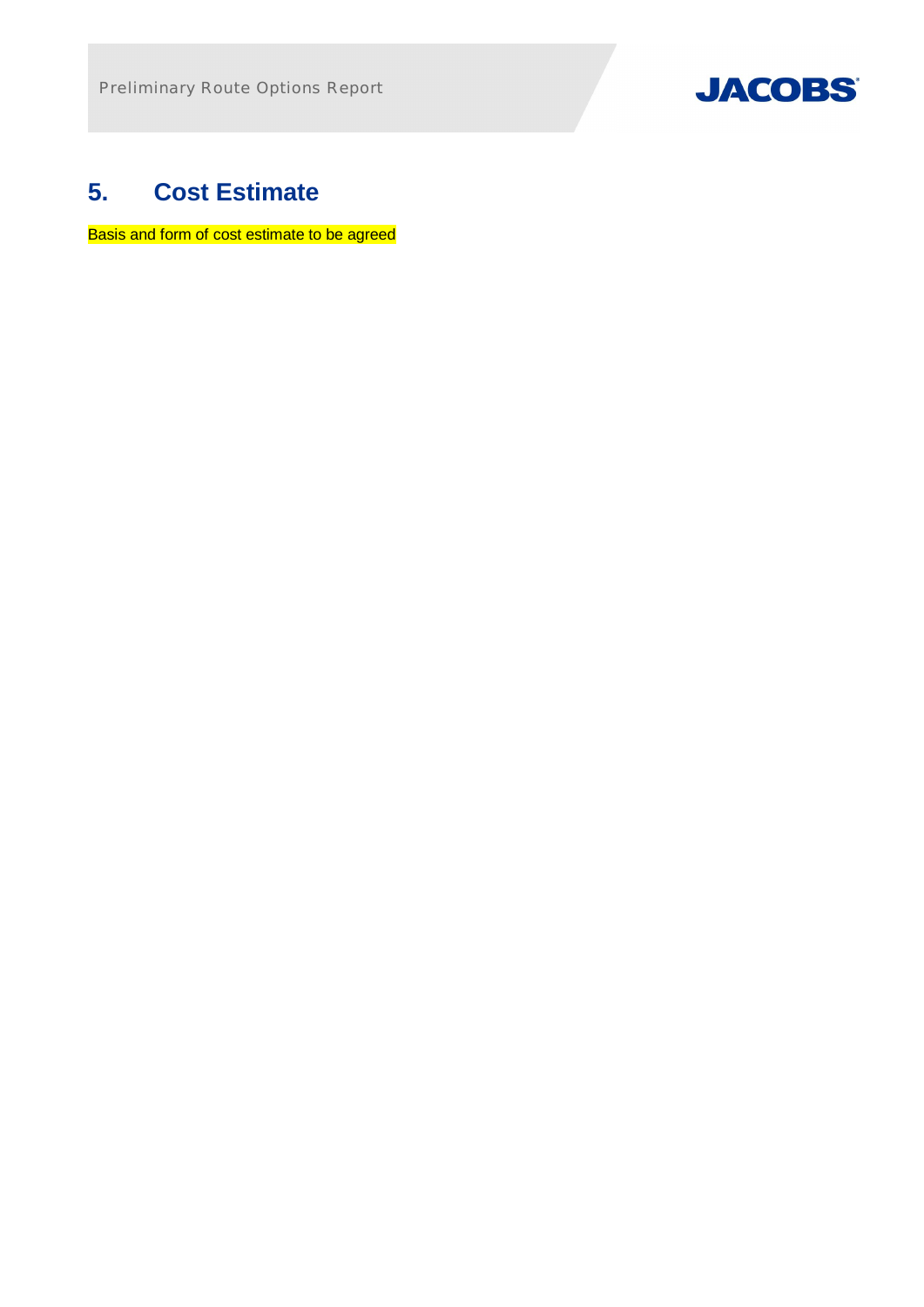

## **6. Delivery Strategy**

Delivery strategy to be agreed.

Key issues to consider in relation to delivery of a scheme perceived as a bypass (eg phase 1A alone may not be) etc

Address potential for Developer input and investor funding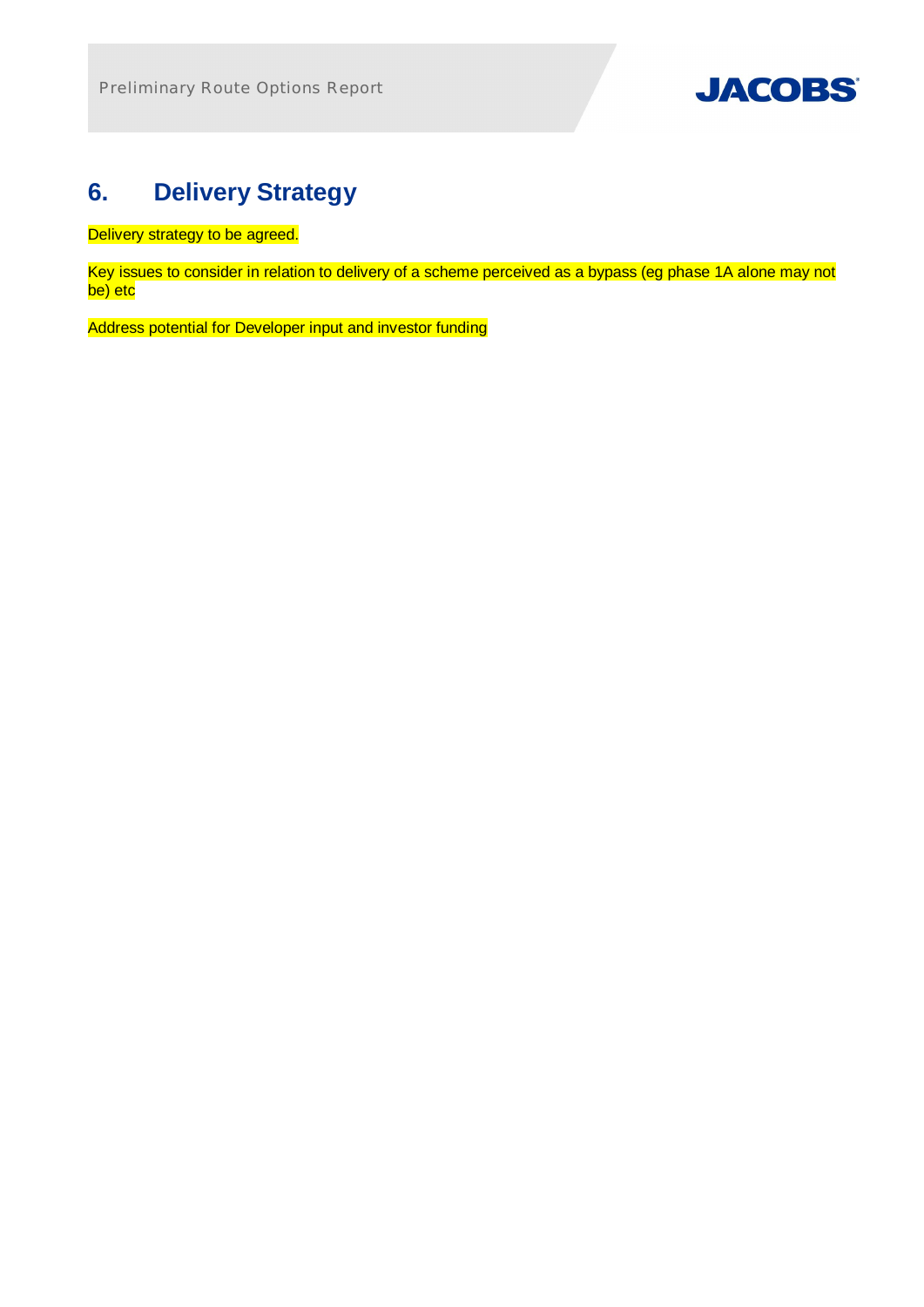Preliminary Route Options Report



## **7. Planning Considerations**

Initial consultations with CEC Planning Officers have sought to identify any key issues associated in particular with the Phase 1 works as a significant departure from the currently consented scheme.

With the current consent for the bypass due to expire in July 2016 it is not considered that development of alternative proposal would present any particular difficulty. The existing consent is not expected to undermine a new application which would simply be seen as superseding it.

However, some key issues have been identified as listed & discussed below:

- 1. The current scheme is a well-established route on all plans so deviation from the existing route will need to be well substantiated.
- 2. The proposed Phase 1A route and much of the potential development lies outside of the current Midpoint 18 site area. The additional site area has been allocated in the Emerging Local Plan, but this has not been adopted yet and the timescales associated with this aren't certain. Objections on policy grounds would however be unlikely.
- 3. Protected trees and ecological issues are expected to be significant
- 4. Any proposals for Cledford Lane will be very important. There are currently significant issues associated with waste vehicles at the Cledford Lane / Booth Lane Junction associated with the currently unapproved ANSA Environmental Services application. British Salt have objected to the application.

In general terms, planning for Phase 1A is not currently considered to be a constraint on 2017 delivery of the development, but the programme for planning will be a key issue and risk (see Section 8).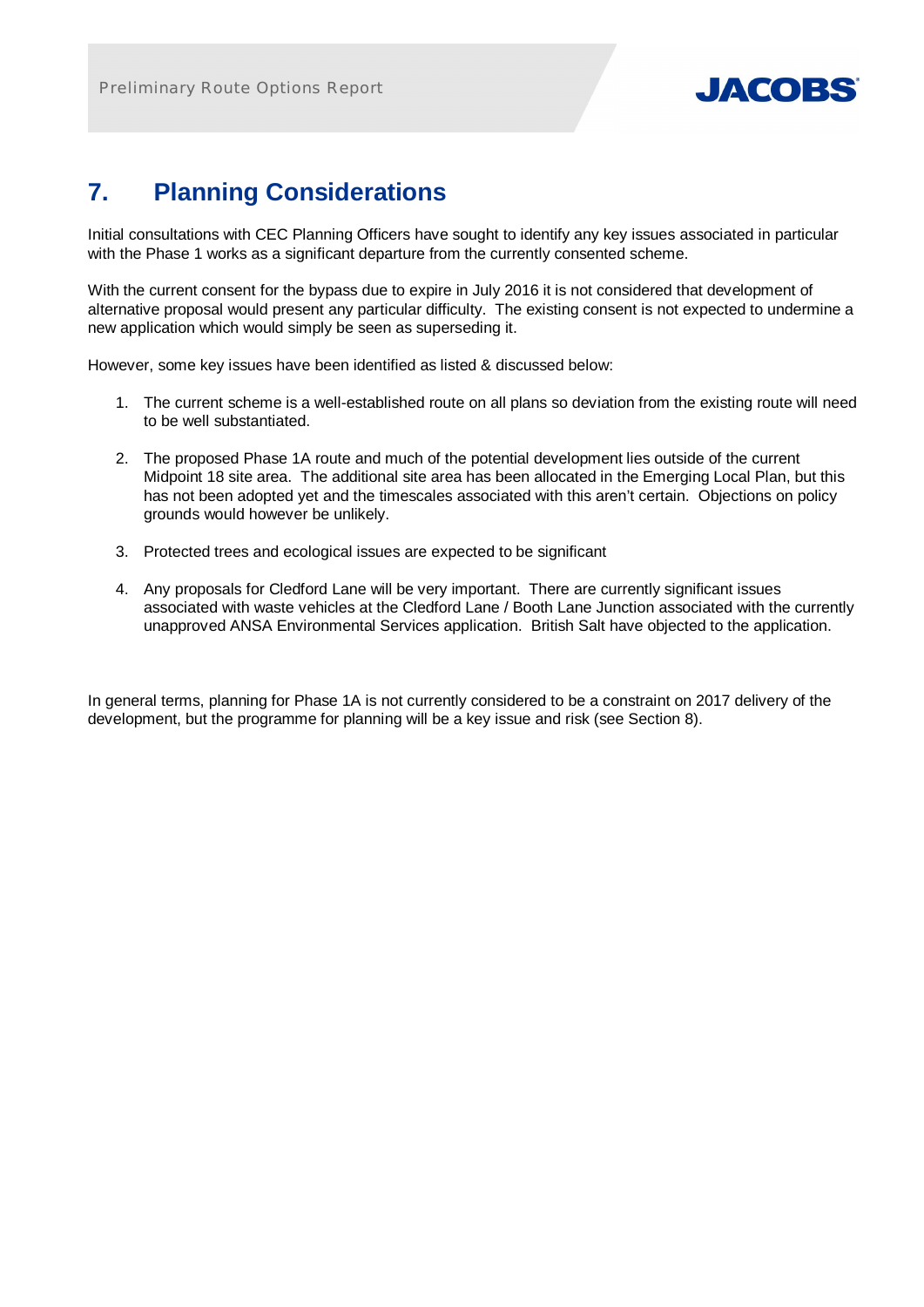

## **8. Phase 1A Delivery Programme**

An initial high level programme has been developed for the Phase 1A works to investigate the possibility of delivery of the scheme by the end of 2017 and to identify the critical activities and milestones to achieve delivery.

An aggressive (optimistic) programme indicates that completion of Phase 1A highway works could be achieved by February 2018 assuming a 6 month construction period.

The critical items for delivery within the required timeframes are the ecology surveys and subsequent development of mitigation proposals and the Environmental Statement to support the planning application.

The aggressive programme assumes a number of concurrent activities and favourable outcomes for planning and the granting of licenses for environmental works.

A less aggressive programme has also been developed which reduces the number of concurrent activities, but still assumes favourable outcomes for planning an environmental licenses. This programme indicates a completion of highway construction in June 2018, which is significantly outwith the end of 2017 target.

The Phase 1A delivery programmes are shown in Appendix B and key risks associated with them are discussed in Section 8.2 below.

### **8.1 Key Milestones**

The key milestones for delivery identified in the programmes relate to the planning application and an assumed planning decision date between mid-February and mid-march 2017. Planning delays which cause significant slippage to this target date are likely to jeopardise the environmental mitigation works programme with a direct follow on effect for highway construction.

An extensive pre-application process leading up to submission of the planning application is anticipated to control risks associated with planning.

### **8.2 Key Programme Risks**

In addition to the ecology surveys, there are a number of items which could materially influence the delivery timescales which will require specific management to mitigate potential impacts:

- Planning the determination of the planning application will be a critical path activity, and any issues which cause this to be prolonged could severely compromise the delivery
- Newt License a newt license will only be issued following planning consent and there is a risk that the 50 day period which Natural England are allowed for this may be exceeded causing environmental mitigation works to be prolonged and commencement of highway construction works to be delayed
- Land Assembly there is no scope in the programme for any delays to land assembly following planning consent. It is assumed that all land will be acquired by negotiation rather than compulsory purchase order. Indicative land ownership plans provided by Pochin show all land required for Phase 1A to be in the ownership of CEC, Pochin, or 'Pochin Option' land.
- Utilities the programme assumes no works to major utilities. Should any such work be needed to the high pressure gas main or overhead electrical services these are likely to need to be committed to well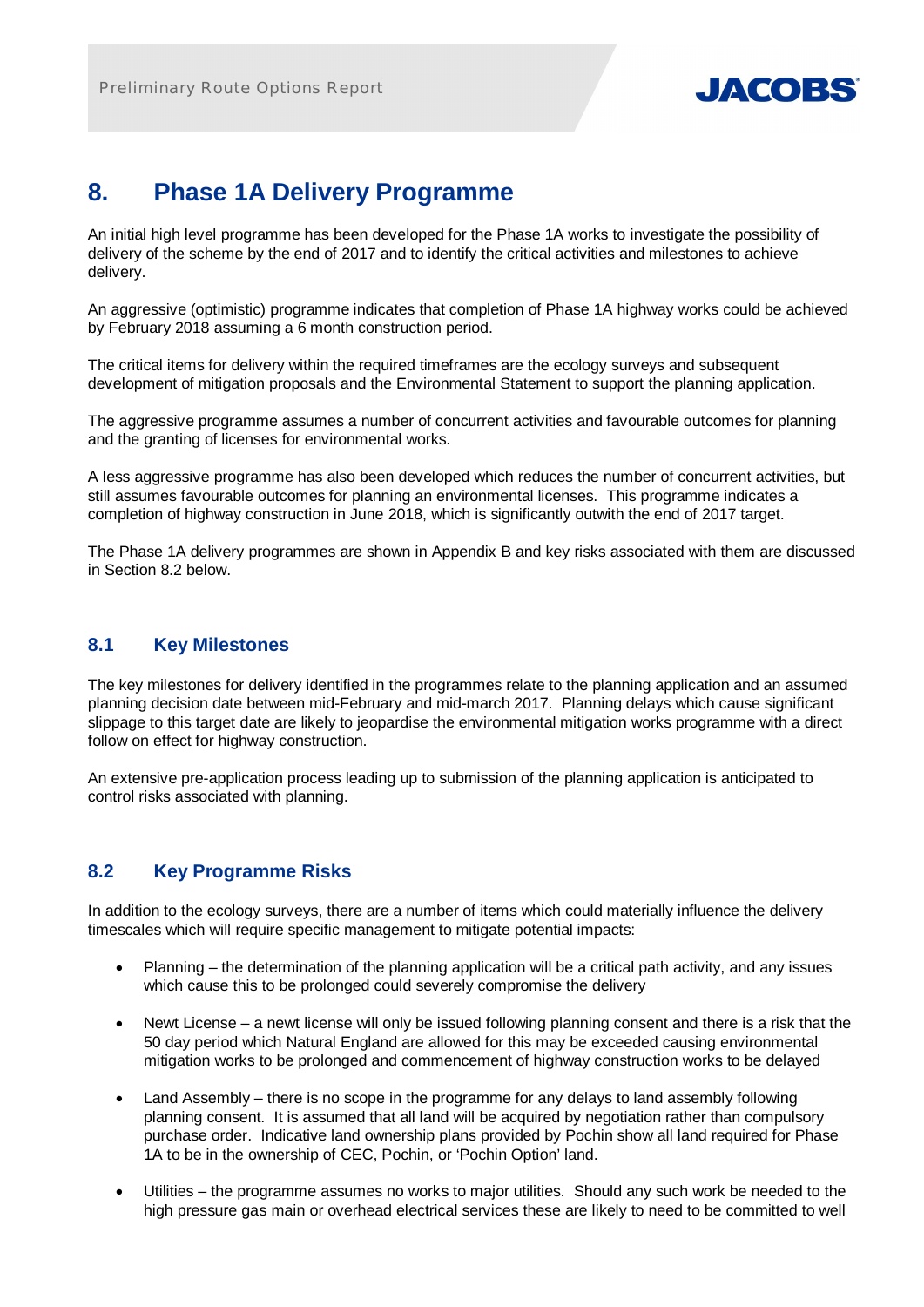Preliminary Route Options Report



in advance of planning consent to avoid potential delays to environmental mitigation & highway construction works.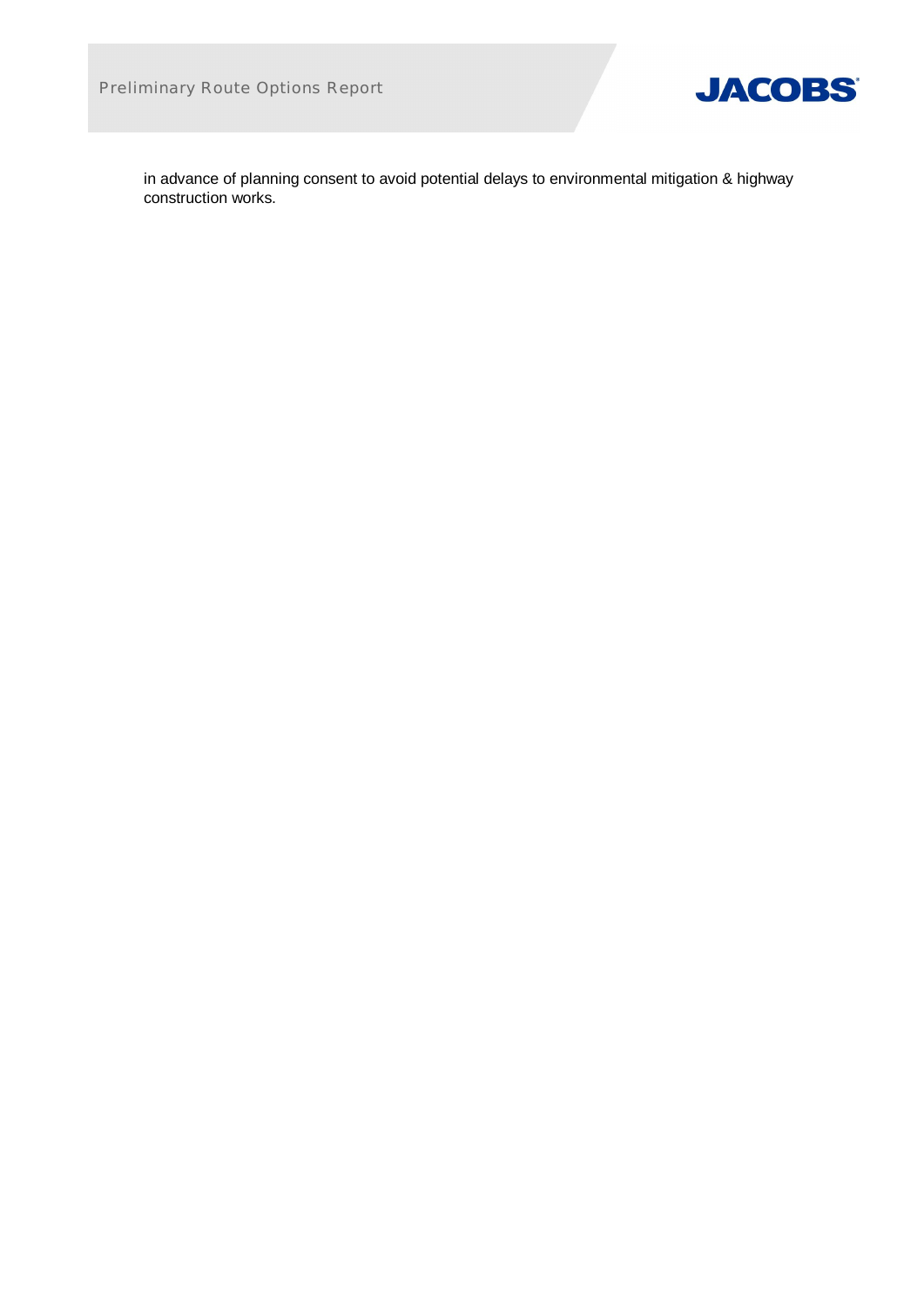Preliminary Route Options Report



## **9. Further Works Required (Phase 1A)**

Implementation of the Phase 1A works will require an extensive programme of further works commencing as early as possible to enable the required delivery timeframe to be achieved.

- Initial works should focus on environmental scoping and phase 1 habitat surveys to ensure that an appropriate scope of ecological surveys are programmed and ready to take place in the next available survey windows.
- Geotechnical desk study and subsequent intrusive investigation will be required to inform highway design.
- Topographical survey and services tracing will be required early in the programme to enable detailed highway alignment design and the identification of any service diversions that may influence programme
- Consultations with key stakeholders, including statutory consultees should be commenced early to minimise risks of objections to planning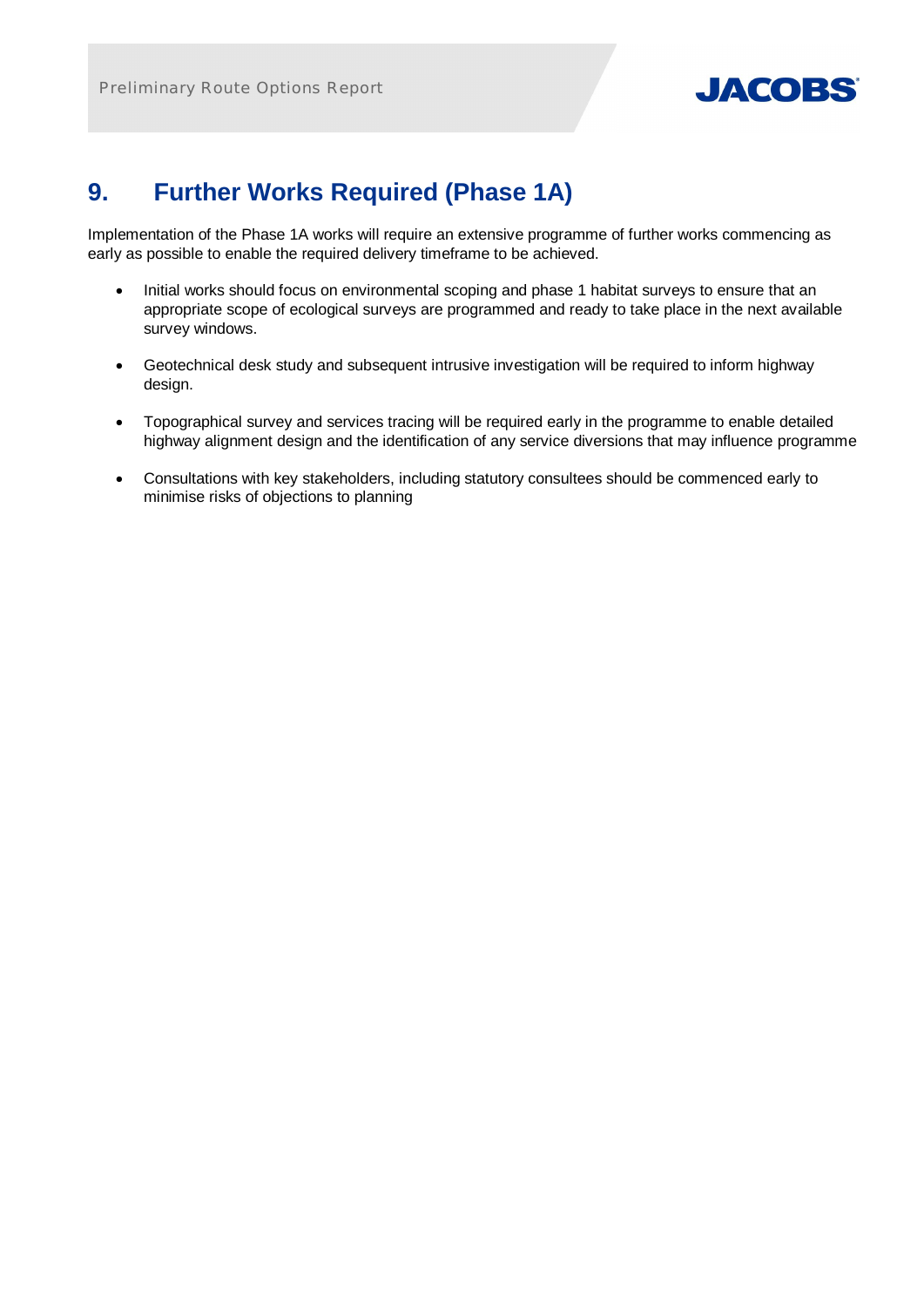

# **Appendix A. Figures**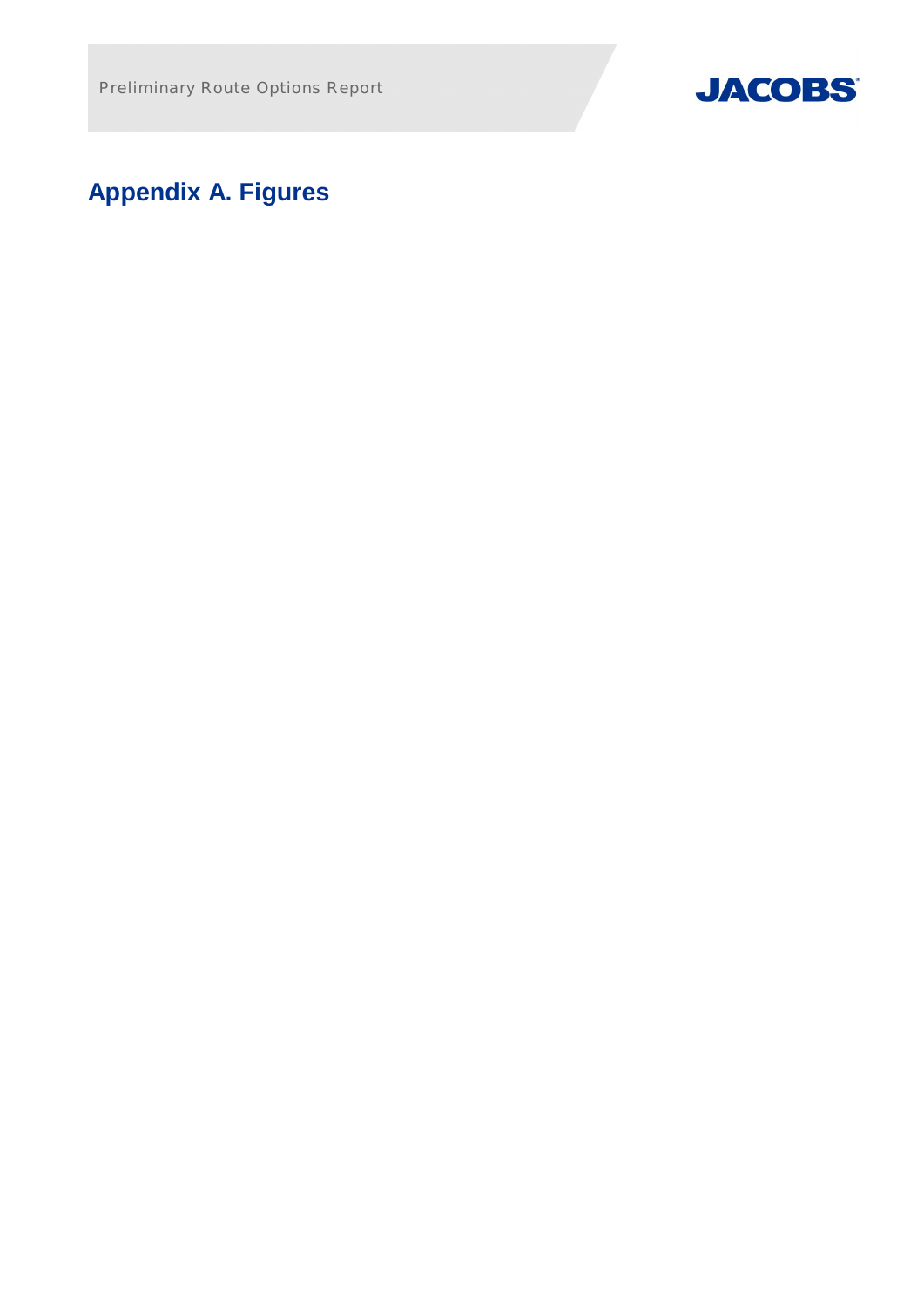